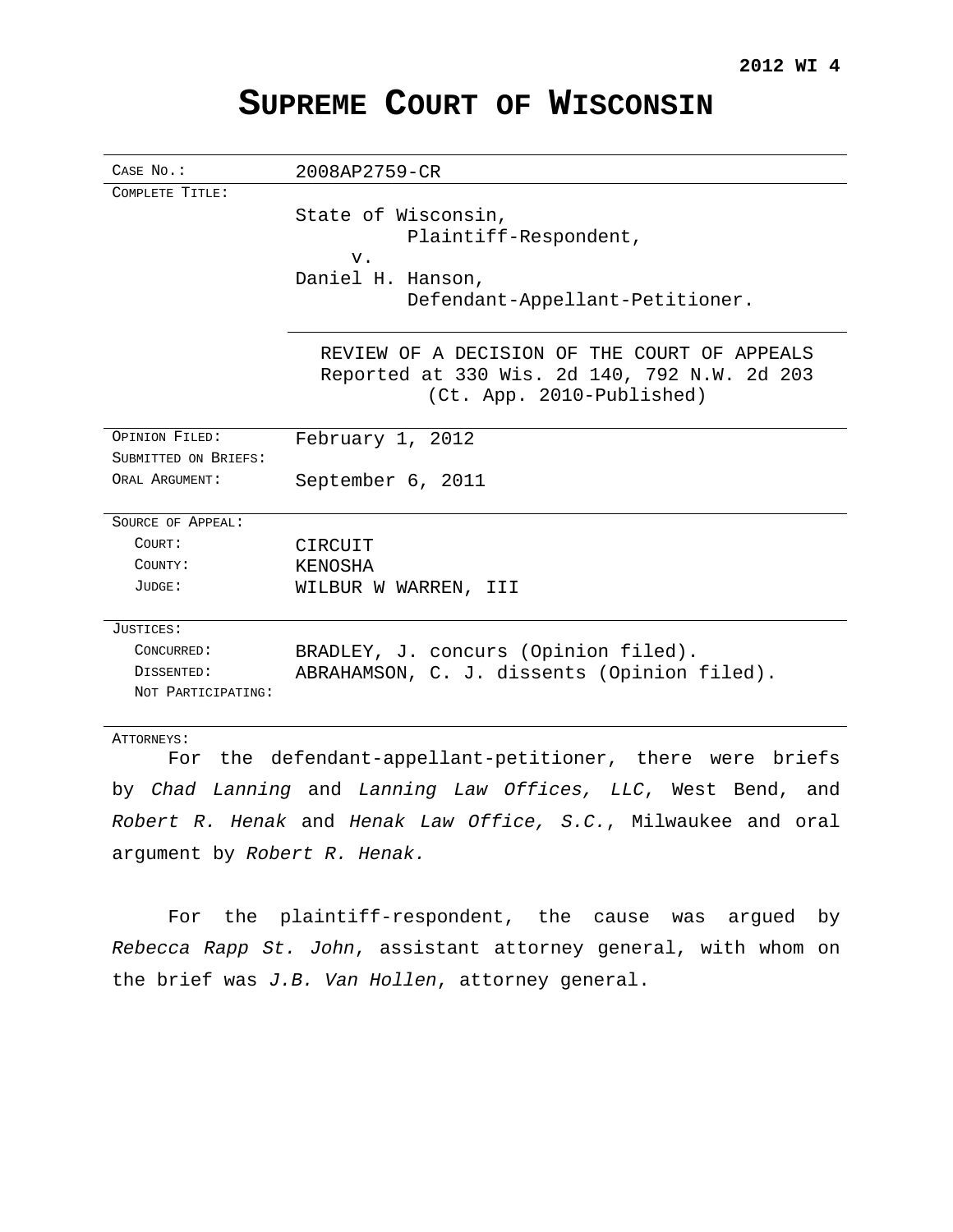#### **2012 WI 4**

#### NOTICE

**This opinion is subject to further editing and modification. The final version will appear in the bound volume of the official reports.**

No. 2008AP2759-CR (L.C. No. 2007CF421)

STATE OF WISCONSIN THE RESERVE STATE OF WISCONSIN STATE OF THE SUPREME COURT

**State of Wisconsin,**

**Plaintiff-Respondent,**

**v.**

**Daniel H. Hanson,**

**Defendant-Appellant-Petitioner.**

A. John Voelker Acting Clerk of Supreme

Court

**FEB 1, 2012**

REVIEW of a decision of the Court of Appeals. Affirmed.

¶1 PATIENCE DRAKE ROGGENSACK, J. This is a review of a published decision of the court of appeals $^1$  that affirmed the judgment of the circuit court,<sup>2</sup> holding Daniel H. Hanson guilty of fleeing a traffic officer, a felony under Wis. Stat. § 346.04(3) (2007-08).<sup>3</sup> The jury found that Hanson knowingly

<sup>1</sup> State v. Hanson, 2010 WI App 146, 330 Wis. 2d 140, 792 N.W.2d 203.

 $2$  The Honorable Wilbur W. Warren, III of Kenosha County presided.

<sup>3</sup> All subsequent references to the Wisconsin Statutes are to the 2007–08 version unless otherwise noted. We employ the 2007- 08 version of the statutes because there has been no intervening statutory change that affects this decision.

# **FILED**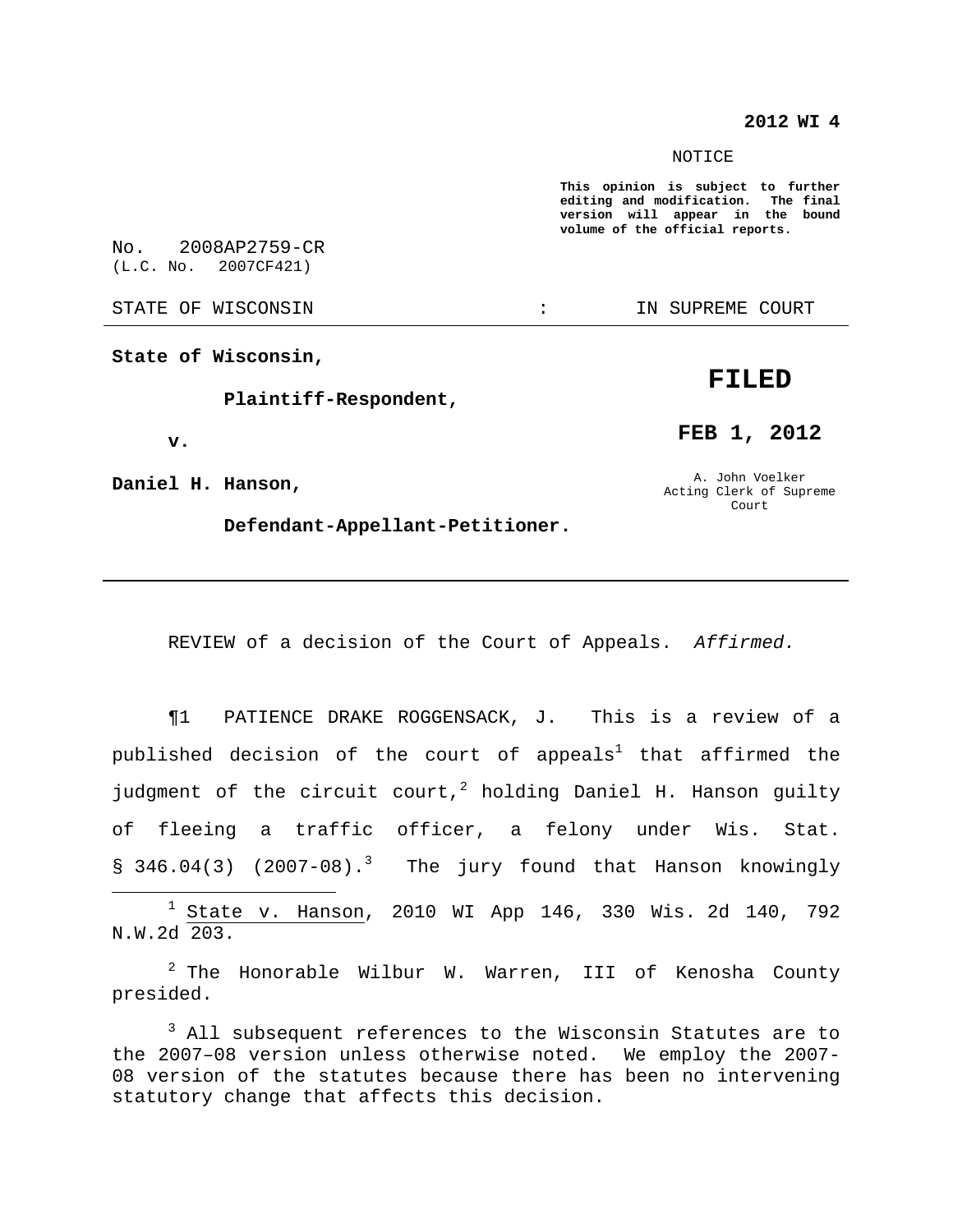fled a sheriff's deputy after a traffic stop, and that Hanson's "willful or wanton disregard" of the officer's signal interfered with or endangered the officer or the public. The jury rejected Hanson's self-defense claim by which he asserted that his flight toward a police station was motivated by his fear that the traffic officer would "beat" or "kill" him. Further, Hanson argues that the circuit court should have admitted evidence of the traffic officer's character on the theory that the officer was a "victim" for purposes of admitting character evidence under Wis. Stat. § 904.04(1)(b). Finally, Hanson briefly raises a constitutional claim that he was deprived of the right to present a defense, and that a new trial is warranted in the interest of justice.

¶2 We conclude that the circuit court properly instructed the jury on the requirements of Wis. Stat. § 346.04(3). Similarly, we hold that there does not exist a subjective, goodfaith exception to the fleeing law, and that Hanson's opportunity to demonstrate any justification for his behavior was through his self-defense claim, which the jury considered and rejected. Additionally, we conclude that the circuit court was correct to exclude testimony about the traffic officer's alleged confrontational character because the officer was not a "victim" under Wis. Stat. § 904.04(1)(b). Finally, we conclude that neither the Constitution nor the interest of justice warrants a new trial, as no constitutional infirmities have been raised and the real controversy has, indeed, been tried. Accordingly, we affirm the court of appeals.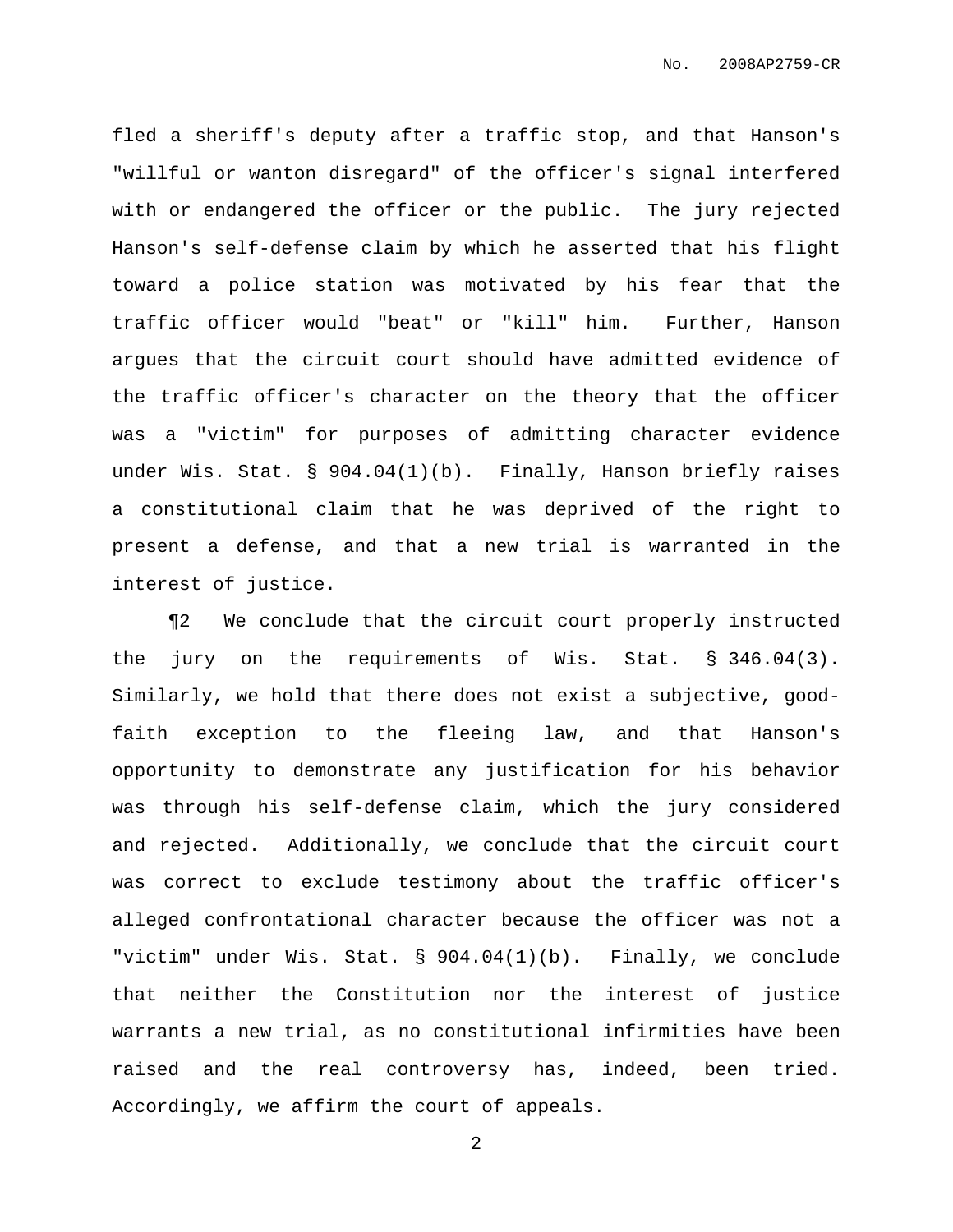#### I. BACKGROUND

¶3 On the morning of June 29, 2006, Kenosha County Sheriff's Deputy Eric Klinkhammer was monitoring traffic on Interstate 94 when his speed gun registered Hanson's vehicle as traveling 83 miles per hour in a 65 mile-per-hour zone.<sup>4</sup> Klinkhammer caught up with Hanson, pulled along the right side of Hanson's vehicle (which was in the far left lane), and motioned for Hanson to pull over to the right side of the interstate. Klinkhammer then activated his emergency lights and came to a stop behind Hanson.

¶4 Soon after the vehicles stopped, but before Klinkhammer was able to get out of his squad car, Hanson exited his vehicle and came toward the squad car with his license in hand, gesticulating, and yelling at the deputy. Using the squad car's PA system, Klinkhammer told Hanson multiple times to return to his vehicle. When Hanson refused, the deputy got out of his vehicle and demanded that Hanson return to his car. Hanson continued to shout at Klinkhammer, pacing back and forth, waving his arms, and generally acting "bizarre[ly]," as Klinkhammer later testified. Hanson continued to refuse to return to his vehicle until Klinkhammer extended his baton,

<sup>&</sup>lt;sup>4</sup> The morning of the incident in question, Klinkhammer had a "ride-along," Ms. Randi Derby, who was then an intern with the Kenosha County Sheriff's Department. Derby was interested in pursuing a career in law enforcement and subsequently took a position as a dispatcher with the Brown Deer Police Department. Ms. Derby's account of the events largely corresponds with Klinkhammer's. As stated in the record, the two had not spoken since the day of Ms. Derby's eventful ride-along.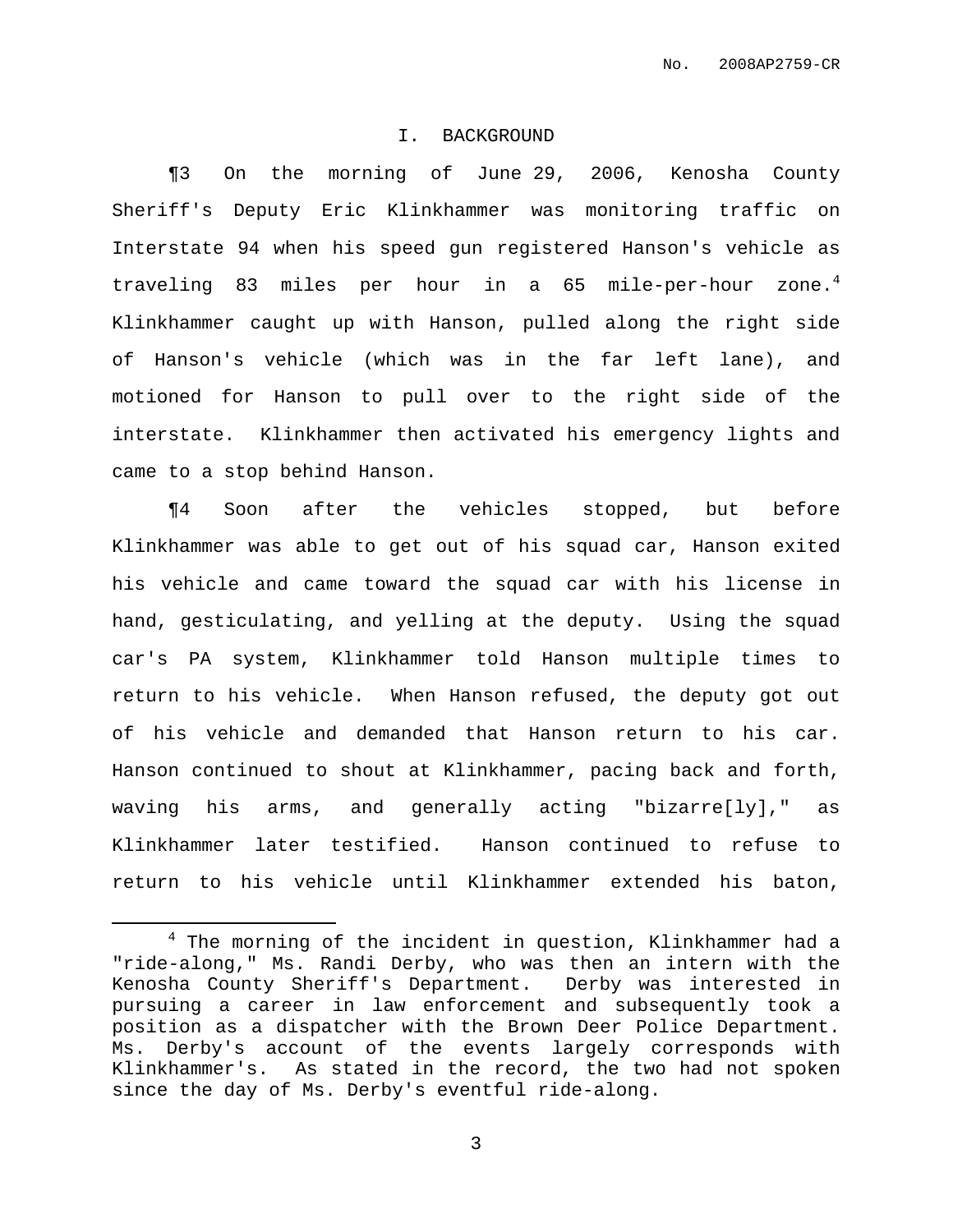which he displayed beside his leg, and ordered Hanson back to his vehicle.

¶5 After Hanson finally re-entered his vehicle, Klinkhammer called for backup and walked over to the passengerside window of Hanson's vehicle to avoid traffic passing on the driver's side. The deputy asked Hanson to roll down the passenger-side window and provide his license. Klinkhammer said that Hanson refused to immediately comply; instead he yelled about the violation of rights that he said Klinkhammer was perpetrating. Hanson said that when he rolled down the window Klinkhammer took his license "very gruffly." Randi Derby, who was a "ride-along" intern with Klinkhammer, said that Hanson "flicked" his license out the window and it fell to the ground.

¶6 At that point, the deputy informed Hanson that he would be cited for speeding. Klinkhammer began walking back to his squad car, but before the deputy could finish writing the ticket, Hanson had again alighted from his vehicle. Once more, Hanson shouted at the deputy, pacing next to the interstate, and, according to both Klinkhammer and Ms. Derby, behaving in a disturbing manner. Hanson said that he got out of his car a second time to explain that he had not been speeding. Hanson said Klinkhammer "screamed" at him to "Get back in the car." Klinkhammer said that he again extended his baton, which he displayed next to his leg, and ordered Hanson back to his vehicle. Recognizing the tension in the situation to be rising, the deputy once more radioed for backup.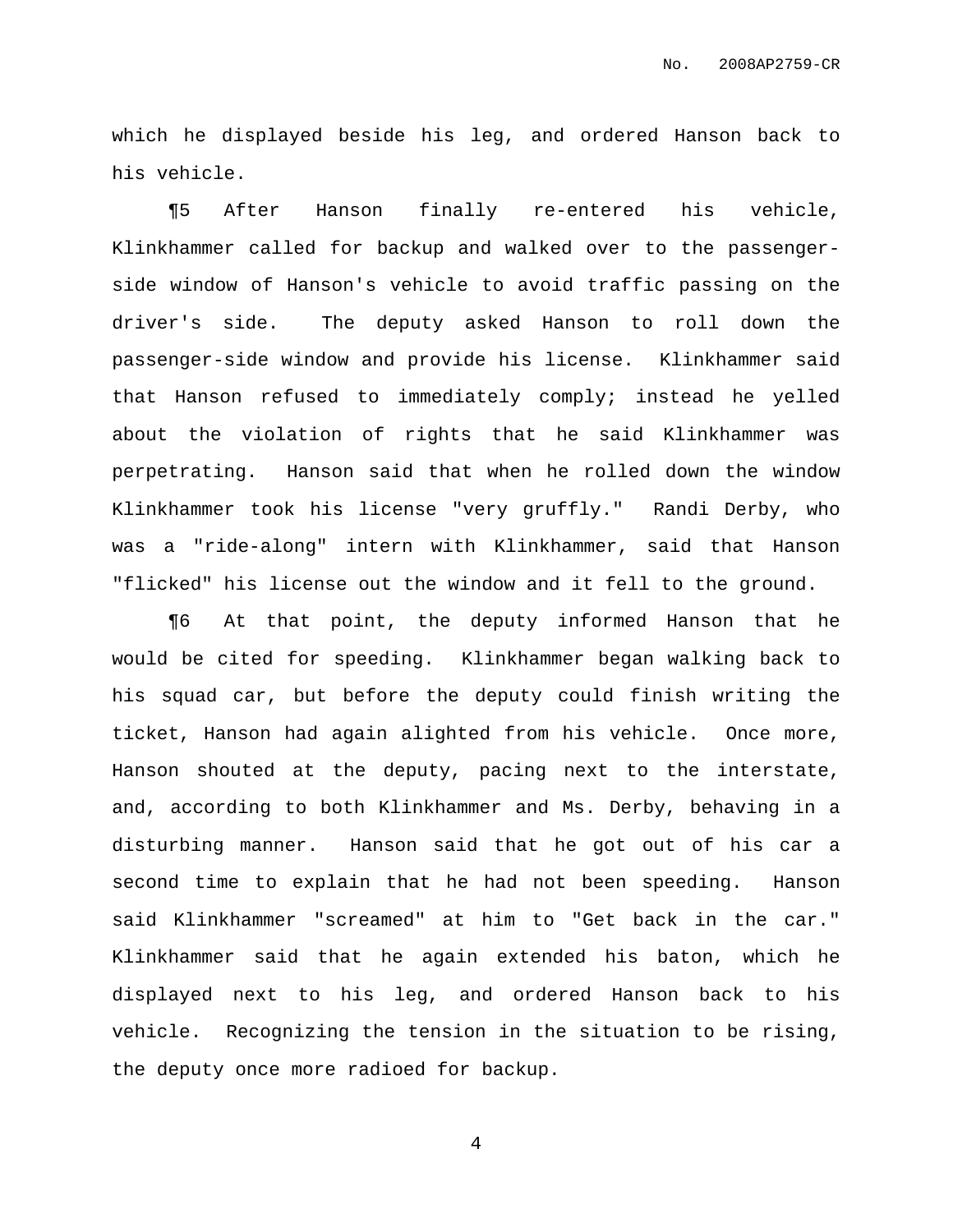¶7 Klinkhammer then told Hanson that he was under arrest. At that point, Hanson abruptly abandoned his tirade and ran to his car. As Hanson entered his vehicle, Klinkhammer reached for Hanson and ripped Hanson's shirt as he squirmed away from the deputy. Hanson locked his car door and pulled out into traffic, with Klinkhammer standing approximately two feet from the vehicle.

¶8 After escaping to his car, Hanson immediately telephoned 911 and demanded directions to the nearest police station because, as he said, Klinkhammer was "endangering my life." As Hanson drove down the interstate, he was in constant communication with the 911 dispatcher who initially directed Hanson to pull over, after which he informed Hanson that other officers were on the way, and that their presence would mitigate any perceived threat from Klinkhammer. After Hanson refused multiple requests by the dispatcher to pull over and continued to demand directions to the nearest police station, the dispatcher began guiding Hanson to the Pleasant Prairie police station.

¶9 During the course of Hanson's flight, Kenosha County Sheriff's Deputy Samuel Sturino joined Klinkhammer in pursuit of Hanson. As Hanson exited Interstate 94, Sturino positioned his fully marked squad car with lights and sirens on, where Hanson clearly could see him, but not in such a way as to totally block Hanson's travel. Hanson ignored Sturino's directions and did not stop. After Hanson briefly swerved toward Sturino and nearly struck the squad car, the deputy quickly pulled his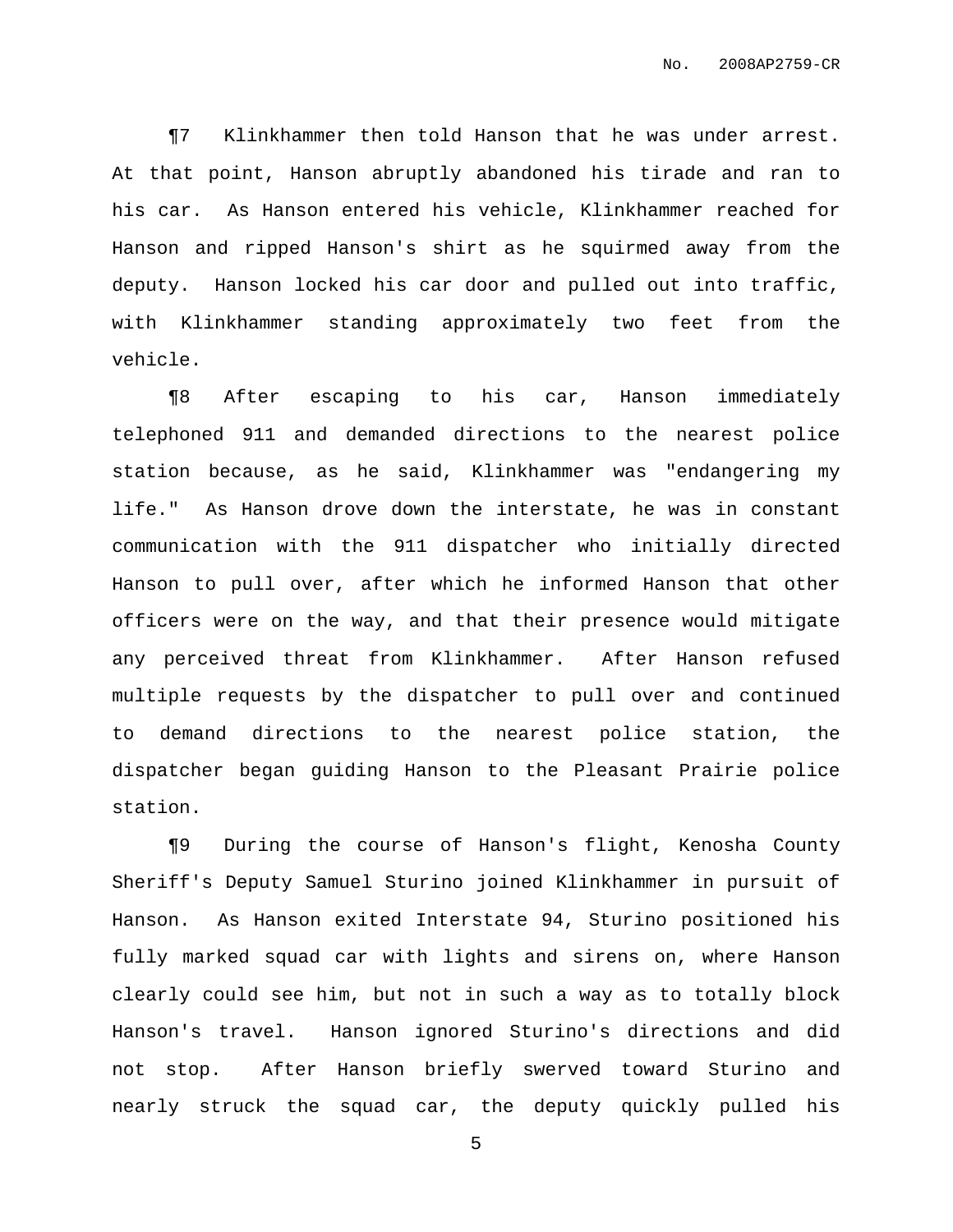vehicle ahead of Hanson's to cut him off. Hanson was forced to a stop at the next red light.

¶10 After Hanson was stopped at the light, the deputies exited their vehicles, approached the driver's side of Hanson's vehicle, and ordered Hanson to exit the car; Hanson refused. Klinkhammer demanded multiple times that Hanson open the door and exit the vehicle. He warned that if Hanson did not comply, Klinkhammer would break the window to open the door. When Hanson refused to open his door, Klinkhammer broke the window, opened the door, and he and Sturino "directed [Hanson] to the ground."

¶11 Hanson was initially charged with a misdemeanor under Wis. Stat. § 346.04(2t), for failure to stop his vehicle after receiving a signal from a marked police vehicle. Well before trial, however, prosecutors dismissed the misdemeanor charge and charged Hanson under the felony fleeing and eluding statute, § 346.04(3).<sup>5</sup> Hanson claimed he fled because he feared for his life due to Klinkhammer's aggressive conduct. In response to a motion in limine by Hanson, the circuit court held that testimony about Klinkhammer's alleged confrontational character would not be admitted. Hanson had argued that such testimony was admissible on the theory that Klinkhammer was a "victim" of Hanson's flight for purposes of the character evidence rule,

<sup>5</sup> Hanson also was charged with two counts of violating Wis. Stat. § 946.41(1), obstructing an officer. Other than the general challenges to his conviction on grounds of evidentiary infirmities and on his interest of justice claim, Hanson does not challenge those convictions here.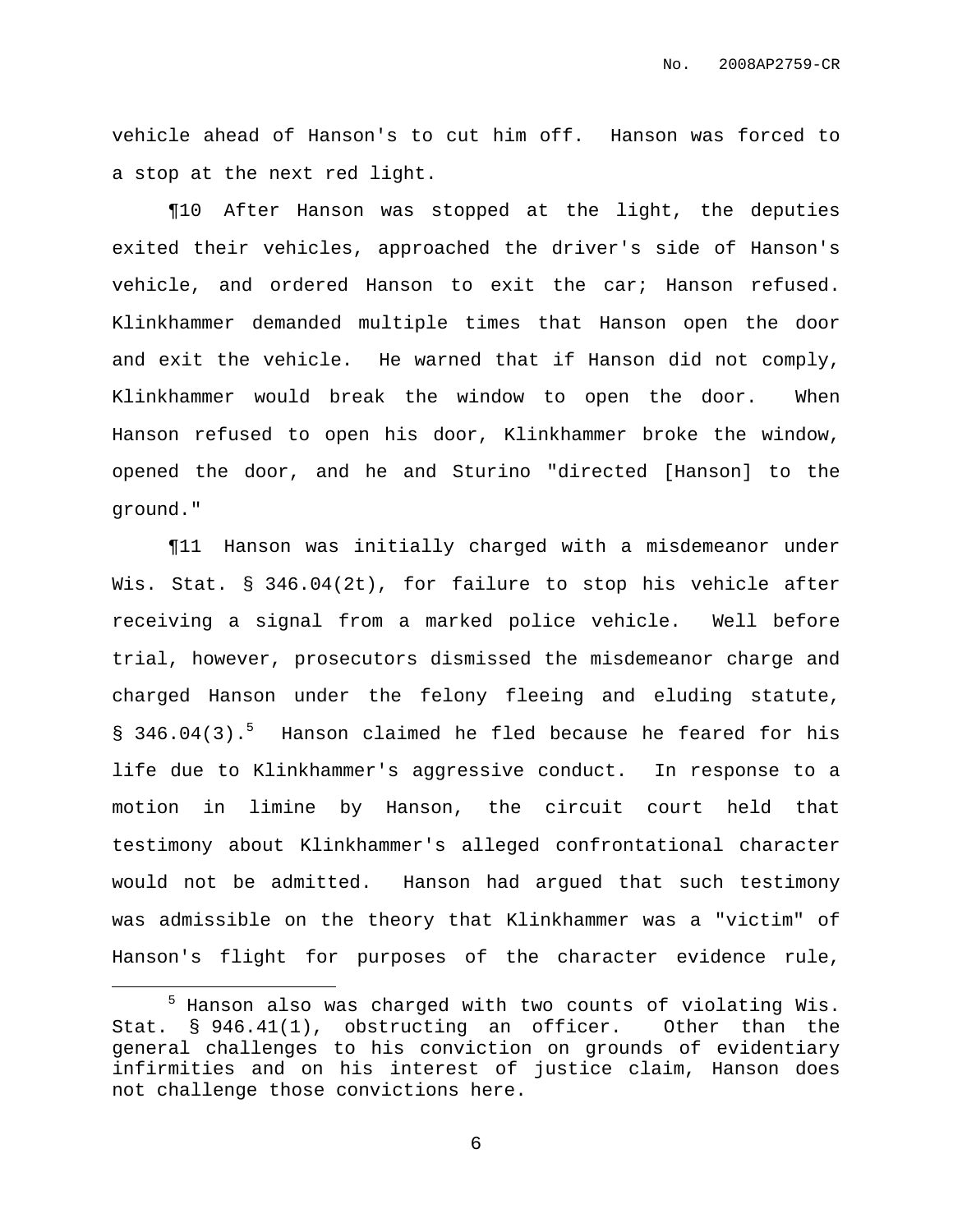Wis. Stat. § 904.04. A jury found that Hanson's actions constituted felony fleeing under § 346.04(3), notwithstanding Hanson's self-defense claim, and judgment was entered on the jury's guilty verdict.

¶12 On appeal, Hanson challenged the verdict on the ground that the evidence was insufficient to show that he knowingly fled, or that he did so with "willful or wanton disregard" of the officers' directions or the public's safety. Additionally, Hanson has argued that the circuit court erred as a matter of law when it excluded evidence of Klinkhammer's character. The court of appeals affirmed Hanson's conviction. Hanson petitions us to overturn the jury's verdict based on insufficiency of the evidence to prove a violation of Wis. Stat. § 346.04(3) as he interprets § 346.04(3) and based on his interpretation of Wis. Stat. § 904.04(1)(b). Hanson asserts that the circuit court's evidentiary ruling excluding evidence of Klinkhammer's aggressive character precluded Hanson from fully presenting his theory of self-defense. He contends that this is a constitutional basis for reversal, as well as the basis for a new trial in the interest of justice.

¶13 We granted review and now affirm the court of appeals.

#### II. DISCUSSION

## A. Standard of Review

¶14 Hanson frames part of his appeal as a challenge to the sufficiency of the evidence. However, as a foundational matter, he actually is asking us to interpret and apply Wis. Stat. § 346.04(3). Questions of statutory interpretation and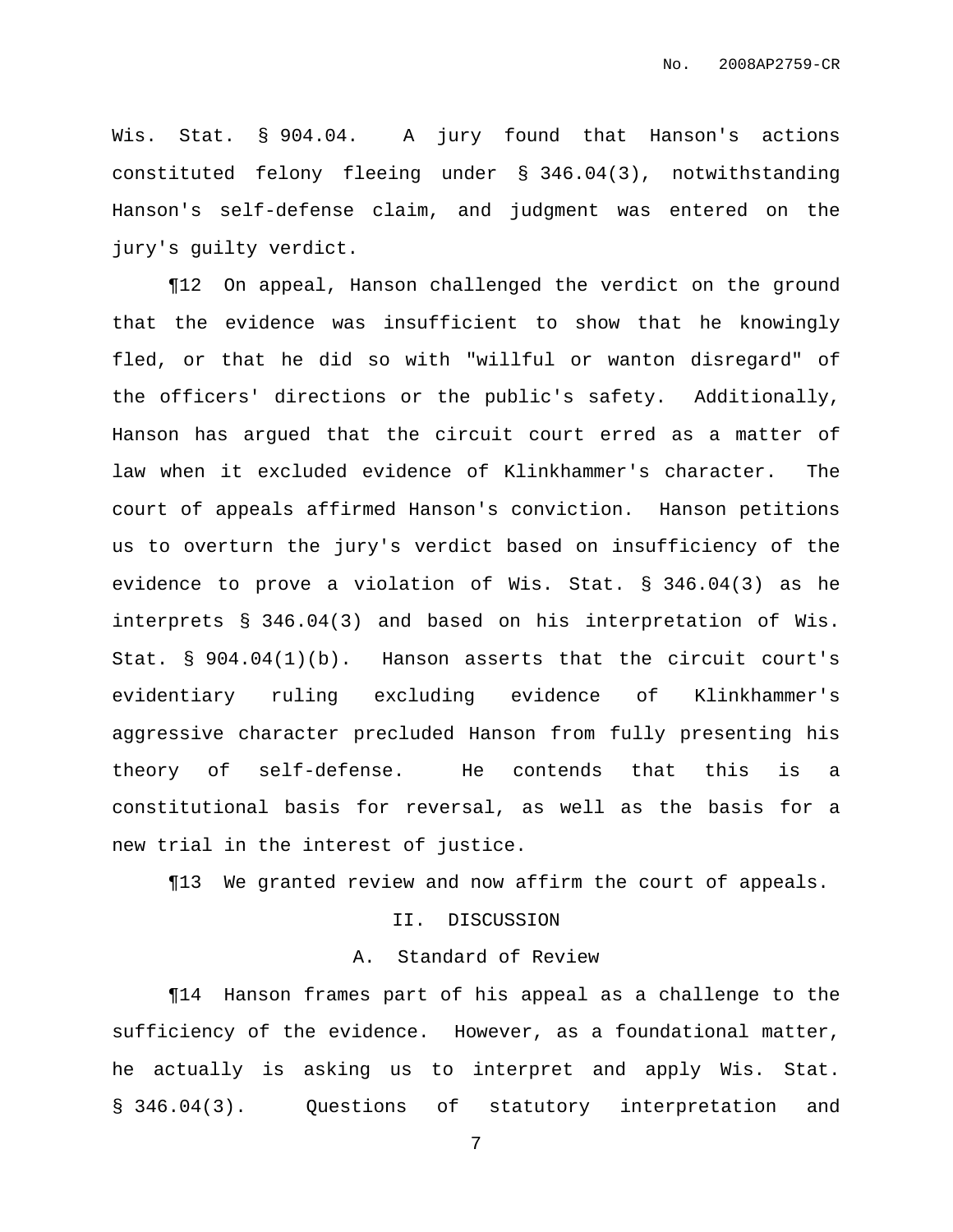application are questions of law that we review independently. See State v. Jensen, 2010 WI 38, ¶8, 324 Wis. 2d 586, 782 N.W.2d 415. Here, we are asked to interpret and apply § 346.04(3) and Wis. Stat. § 904.04(1)(b).

¶15 We also independently review whether the evidence was sufficient to sustain a jury verdict, but in so doing, we view the evidence most favorably to sustaining the conviction. Tammy W-G. v. Jacob T., 2011 WI 30, ¶17, 333 Wis. 2d 273, 797 N.W.2d 854; State v. Poellinger, 153 Wis. 2d 493, 501, 451 N.W.2d 752 (1990). Finally, we independently review Hanson's constitutional claim as a question of law, Randy A.J. v. Norma I.J., 2004 WI 41, ¶12, 270 Wis. 2d 384, 677 N.W.2d 630, and his interest of justice claim in accordance with this court's discretion under Wis. Stat. § 751.06.

B. General Principles of Statutory Interpretation

¶16 When we engage in statutory interpretation, we focus on the words that the legislature chose for the statute. Our task in "statutory interpretation is to determine what the statute means so that it may be given its full, proper, and intended effect." State ex rel. Kalal v. Circuit Court for Dane Cnty., 2004 WI 58, ¶44, 271 Wis. 2d 633, 681 N.W.2d 110. Statutory language is given its "common, ordinary, and accepted meaning, except that technical or specially-defined words or phrases are given their technical or special definitional meaning." Id., ¶45. Moreover, we examine statutory language with the purpose of giving "reasonable effect to every word, in order to avoid surplusage." Id., ¶46.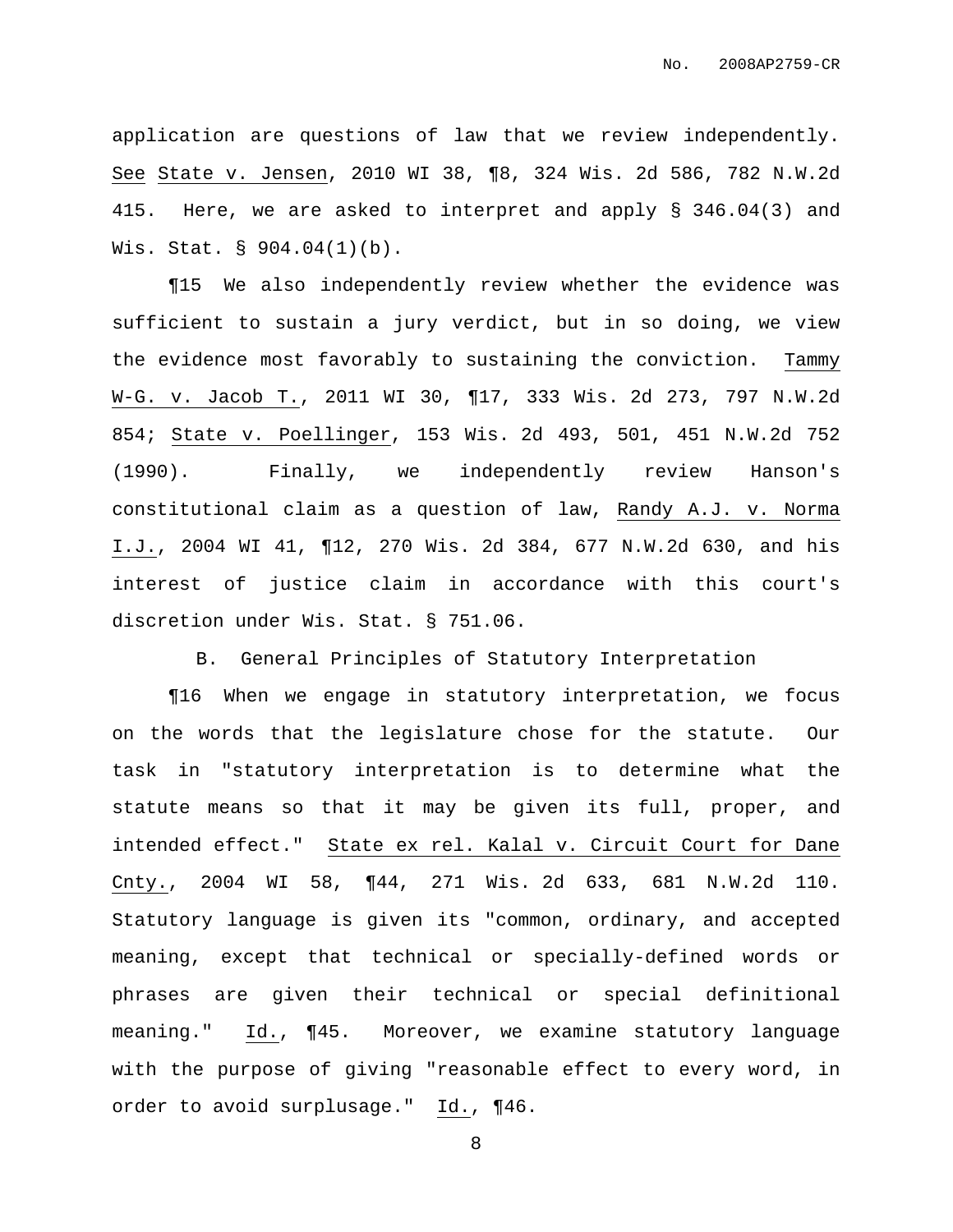¶17 "Context and [statutory] purpose are important in discerning the plain meaning of a statute." Jensen, 324 Wis. 2d 586, ¶15. We favor an interpretation that fulfills the statute's purpose. Id. "Statutory interpretation involves the ascertainment of meaning, not a search for ambiguity." Kalal, 271 Wis. 2d 633, ¶47 (quoting Bruno v. Milwaukee Cnty., 2003 WI 28, ¶25, 260 Wis. 2d 633, 660 N.W.2d 656).

1. Wisconsin Stat. § 346.04(3)

¶18 Based on various arguments, Hanson asserts that "willful or wanton," as it is employed in Wis. Stat. § 346.04(3), requires an evil or malicious state of mind when disregarding the officer's direction. He asserts his conduct could not satisfy the statutory standard because he fled out of fear that the officer would injure him.

¶19 Our first task then is to interpret the language of Wis. Stat. § 346.04(3). Based on that interpretation, we decide whether the circuit court erred in instructing the jury that willful disregard of an officer's signal was sufficient to support a conviction under the statute and whether the evidence was sufficient to support the jury verdict. Additionally, we must determine whether the legislature's choice of language provided a subjective good faith defense when an individual charged under the statute maintains that he acted without evil intent or ill will.

¶20 Wisconsin Stat. § 346.04(3) provides:

No operator of a vehicle, after having received a visual or audible signal from a traffic officer, or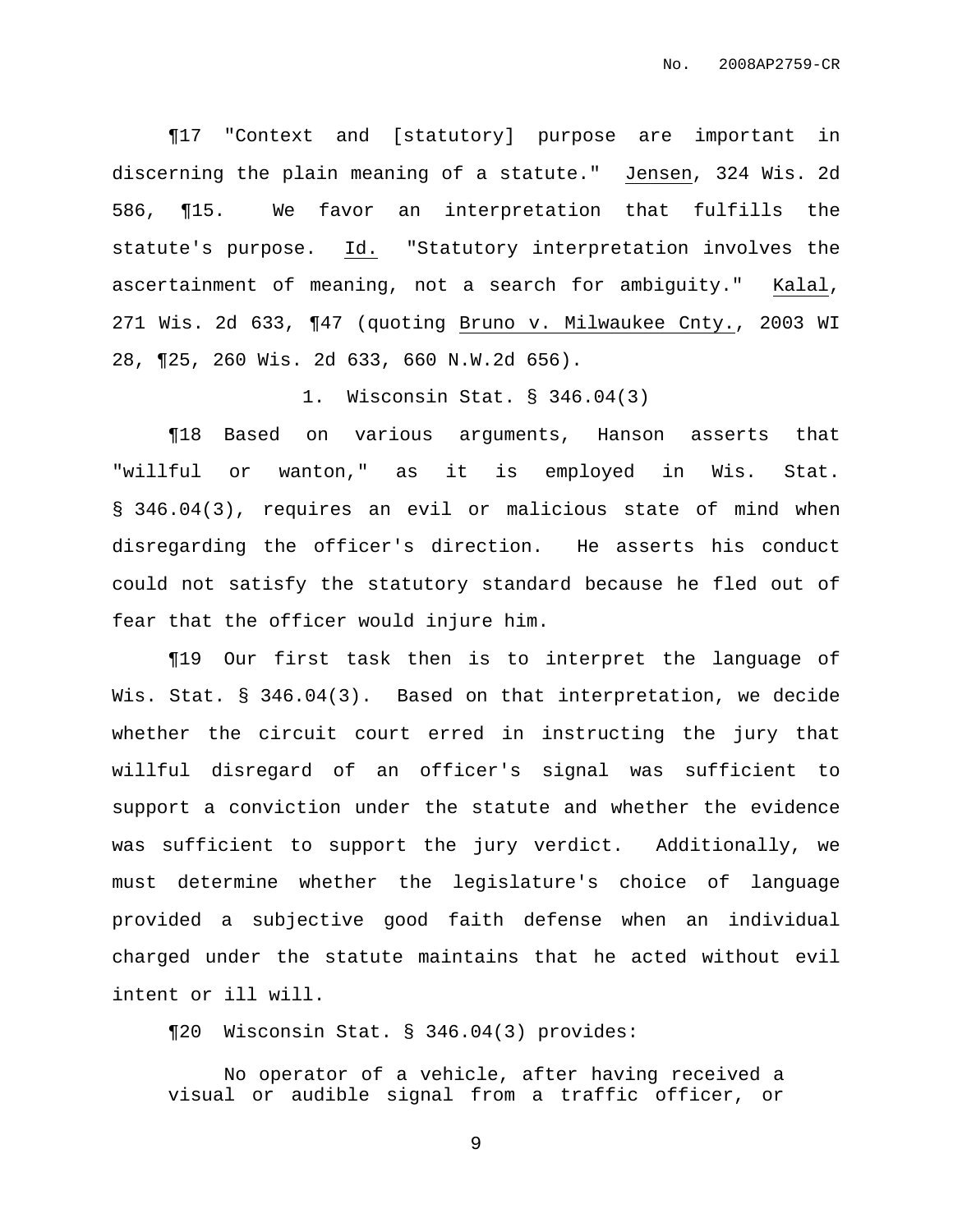marked police vehicle, shall knowingly flee or attempt to elude any traffic officer by willful or wanton disregard of such signal so as to interfere with or endanger the operation of the police vehicle, or the traffic officer or other vehicles or pedestrians, nor shall the operator increase the speed of the operator's vehicle or extinguish the lights of the vehicle in an attempt to elude or flee.

¶21 We conclude that the term "willful" as used in Wis. Stat. § 346.04(3) is defined by examining its use within the context of this specific statute. This is so because "willful is susceptible of different meanings in different contexts." State v. Cissell, 127 Wis. 2d 205, 210, 378 N.W.2d 691 (1985).

¶22 In Wis. Stat. § 346.04(3), "willful" modifies "disregard." In that context, "willful" requires a subjective understanding by the defendant that a person known by the defendant to be a traffic officer has directed the defendant to take a particular action, and with that understanding, the defendant chose to act in contravention of the officer's direction. Accordingly, the purpose it serves is to require compliance with directions made by known law enforcement personnel. Furthermore, in the nearly 150 years since this court's decision in State v. Preston, 34 Wis. 675 (1874), our interpretations of the term "willful" have demonstrated that, contrary to Hanson's suggestion, an act done "willfully" does not require a showing of "personal hate or ill will." See, e.g., Cissell, 127 Wis. 2d at 212.

¶23 In Cissell, we examined the meaning of "willful" in a criminal context and concluded that our earlier discussion of the term in Preston, in which we had equated acts done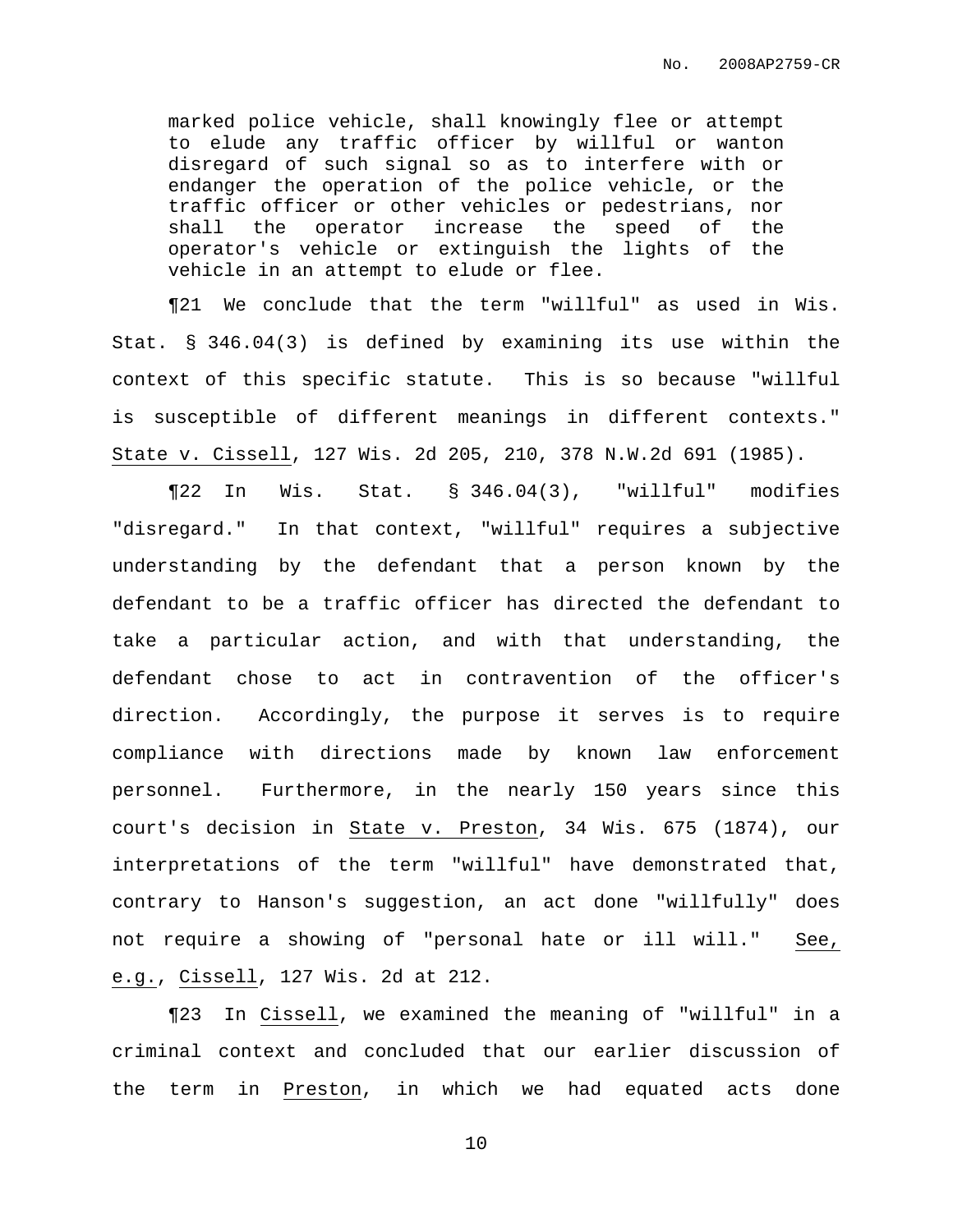"willfully" to those done with "malice," was not intended to impose upon "willful" a heightened intent requirement. See Cissell, 127 Wis. 2d at 210-12 (examining Preston, 34 Wis. at 683–84). We distinguished "malice" in its colloquial sense, which may imply evil intent, personal hate, or ill will, and concluded that, in a legal sense, "malice" does not require a showing of anything more than criminal intent. See id. at 212.

¶24 Hanson asserts that the meaning of "willful or wanton" in Wis. Stat. § 346.04(3) is ambiguous, and that a synthesis of various dictionary definitions provides the proper guidance. However, Hanson's resort to dictionary definitions for the meaning of "willful or wanton" in § 346.04(3) will not disrupt the manner in which we establish the meaning of those terms. Rather, our precedent instructs that we look to the context in which a statutory term is used, Kalal, 271 Wis. 2d 633, ¶46. Most importantly, if the language of the statute is clear on its face, that plain meaning is applied. See id., ¶45.

¶25 Hanson relies heavily on this court's statement in Preston, 34 Wis. at 683, that the term "willfully . . . is undoubtedly susceptible of different shades of meaning or degrees of intensity according to the context and evident purpose of the writer." Pointing to Preston, Hanson argues that the phrase "willful or wanton" in Wis. Stat. § 346.04(3) is ambiguous, and that the term should be read to require something more than criminal intent, such as evil intent. As we explained above, we reject this interpretation of willful, as it neither comports with our interpretations of willful in other contexts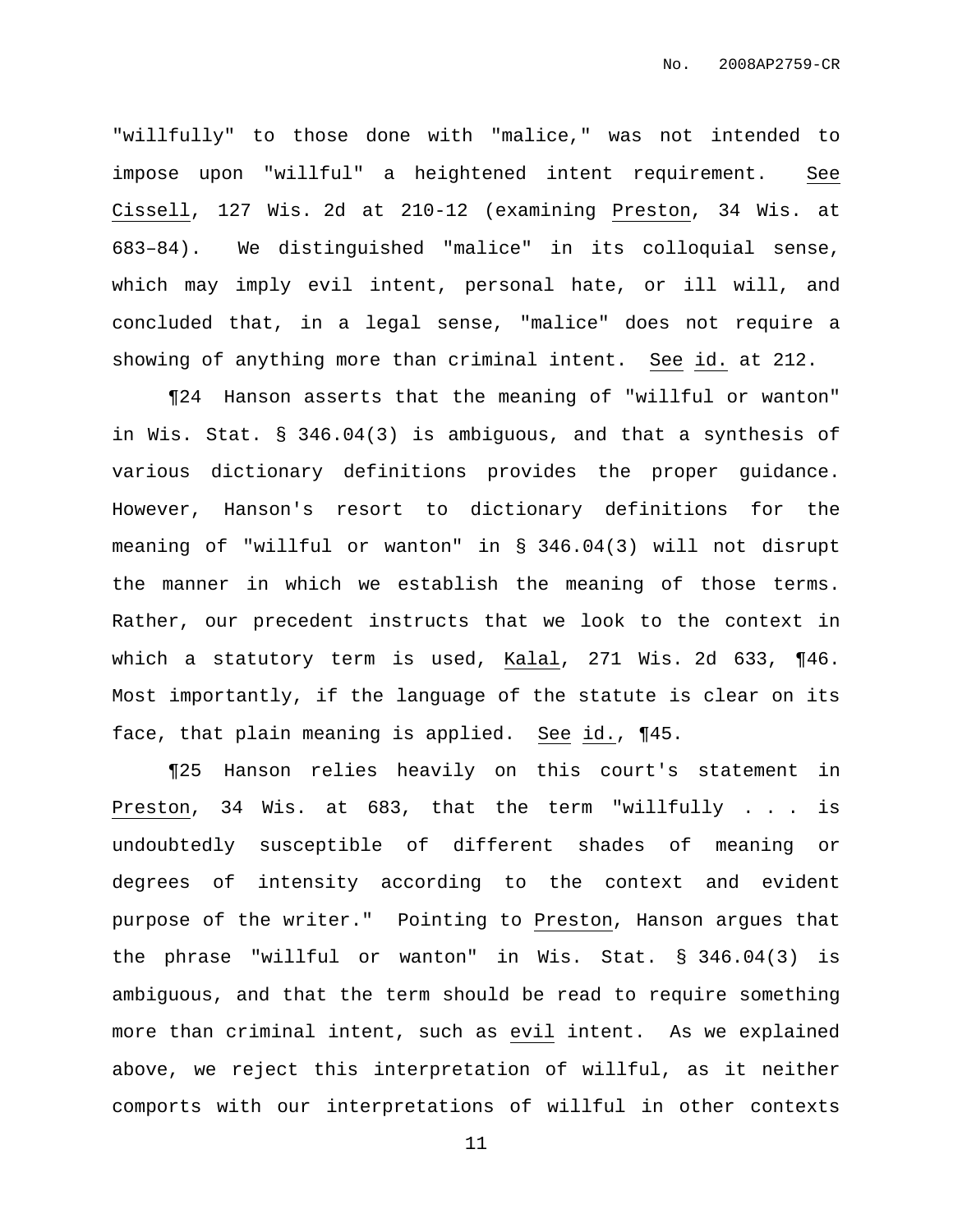since Preston, nor does it support the statutory purpose of requiring compliance with directions from known law enforcement personnel.

¶26 Hanson also asserts that Wis. Stat. § 346.04(3) includes a good faith exception, as a sort of built-in, subjective self-defense claim. In effect, Hanson claims that, regardless of whether the jury found his actions to be justifiable self-defense, he could not have violated § 346.04(3) because he lacked the requisite scornful state of mind to willfully or wantonly disregard the officer's signals. This argument, similar to Hanson's argument that the trial court erroneously interpreted § 346.04(3), is contrary to the plain meaning of the fleeing statute.

¶27 Based on the conduct necessary to show a "willful" disregard, we decline to read Wis. Stat. § 346.04(3) as providing a good faith exception to compliance. The statute requires: a subjective understanding by the defendant that a person known by the defendant to be a traffic officer has directed the defendant to take a particular action, and with that understanding, the defendant chose to act in contravention of the officer's direction. This requirement does not include a showing that the defendant had an evil or scornful state of mind.

¶28 After hearing the testimony and viewing the evidence, the jury was given the jury instruction, which states that to satisfy the statutory elements of Wis. Stat. § 346.04(3), the State must have shown that Hanson (1) "operated a motor vehicle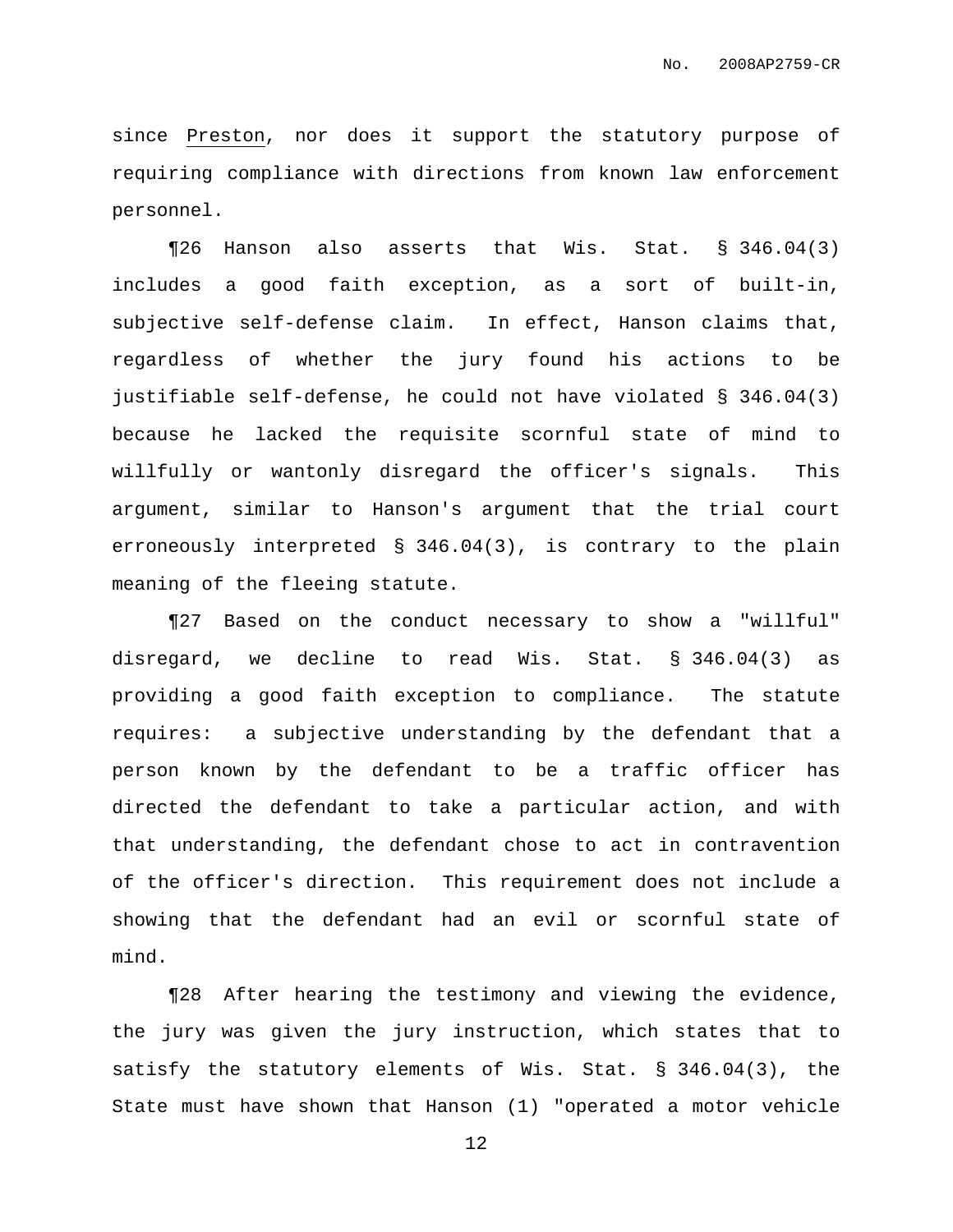on a highway after receiving a visual or audible signal from a marked police vehicle," and (2) that he "knowingly fled or attempted to elude a traffic officer by willful disregard of the visual or audible signal so as to endanger other vehicles." <sup>6</sup> Wis JI—Criminal 2630 (as modified). Further, the jury was given the instruction on self-defense, which requires that an alleged offender show: (1) that he believed that there existed an actual or imminent unlawful interference with his person; (2) that his actions were necessary to prevent or terminate the interference; and (3) that his beliefs were objectively reasonable. See Wis JI—Criminal 800 (self-defense instruction); cf. State v. Coleman, 206 Wis. 2d 199, 210–11, 556 N.W.2d 701 (1996) (setting out elements of self-defense claim, including core elements of perceived threat, necessity, and objective reasonability).

¶29 The jury concluded that Hanson was not acting in selfdefense when he fled the scene of the initial stop or when he attempted to elude Sturino's squad car, which was in "complete emergency mode." If we were to interpret Wis. Stat. § 346.04(3) as encompassing a good faith defense, we would, in effect, nullify the jury's findings that Hanson's actions did

 $6$  The jury instructions define "traffic officer" as "every officer authorized by law to direct or regulate traffic or to make arrests for violation of traffic regulations." Wis JI— Criminal 2630.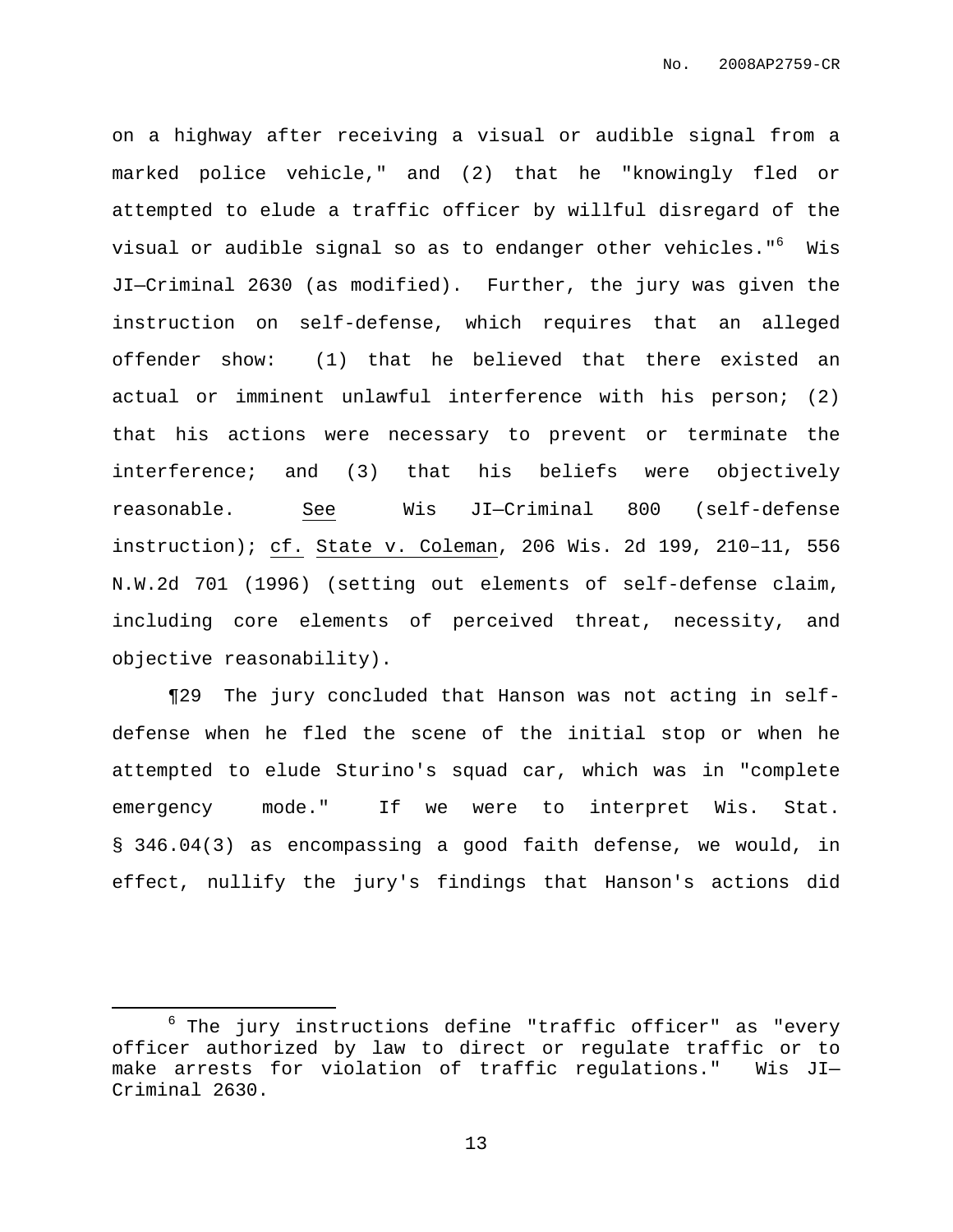not qualify as self-defense. $^7$  - The jury was properly instructed on self-defense.

¶30 We also conclude that the jury was properly instructed when it was told that a finding of willful disregard would satisfy the statutory requirements. The Jury Instructions Committee was correct in permitting the omission of the "or wanton" option from the instructions for fleeing an officer, at least in this case. See Wis JI—Criminal 2630 cmt. 3 (omitting "wanton" unless deemed necessary in a particular case). Either willful or wanton disregard is sufficient to result in a statutory violation. However, including wanton would have added nothing here because the State's case was not that Hanson acted in any way other than with willful disregard of Klinkhammer's and Sturino's signals when he drove away after being stopped by

 $<sup>7</sup>$  Moreover, it is not clear what effect a good faith defense</sup> would have that is not already served by a self-defense claim or by the application of the statutory elements. For example, if the subjective defense is that Hanson intended no harm, the statute's criminal intent requirement controls; that is, neither harm nor the intent to cause harm are elements of fleeing an officer. Alternatively, the argument that Hanson's fear of Klinkhammer precludes any violation of the statutory elements ignores the fundamental purpose of a self-defense instruction: the reasonability of Hanson's fear and his actions were questions properly before the jury, and were answered in the negative.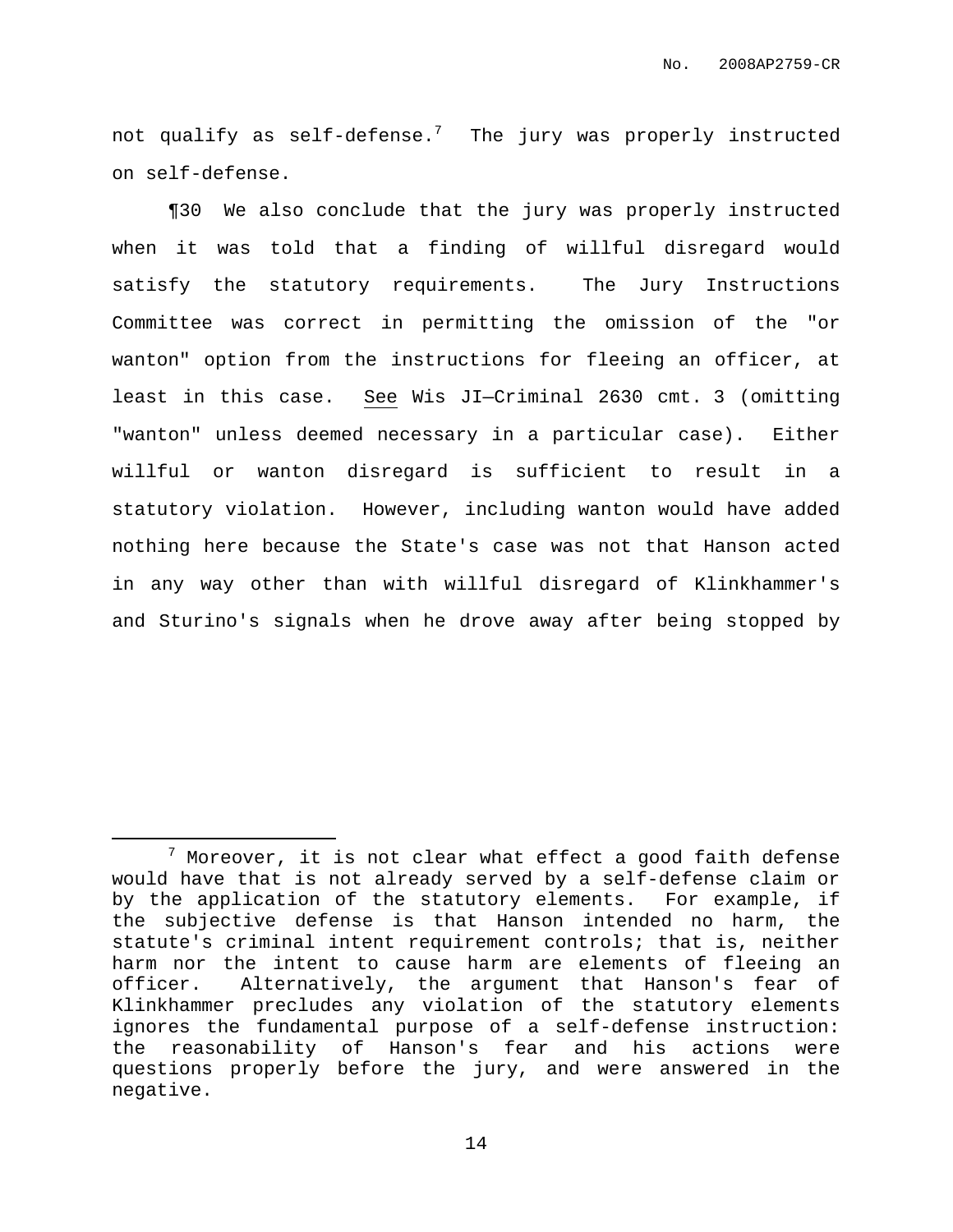Klinkhammer and refusing to stop for Sturino. $^8$  Hanson's asserted good faith cannot overcome the meaning of the statute's language and the jury's finding that Hanson was not proceeding in selfdefense.

¶31 We therefore turn to whether the evidence was sufficient to support the jury's verdict. A conviction based on a jury's verdict will be sustained unless "the evidence, viewed most favorably to the state and the conviction, is so insufficient in probative value and force that it can be said as a matter of law that no trier of fact, acting reasonably, could have found guilt beyond a reasonable doubt." Poellinger, 153 Wis. 2d at 501. This high standard translates into a substantial burden for a defendant seeking to have a jury's verdict set aside on grounds of insufficient evidence. See State v. Booker, 2006 WI 79, ¶22, 292 Wis. 2d 43, 717 N.W.2d 676.

¶32 Viewing the evidence presented at trial in the light most favorable to the State, we conclude that based on the correct interpretation of Wis. Stat. § 346.04(3) there was, indeed, sufficient evidence for a reasonable finder of fact to

 $8$  The legislature's use of the disjunctive in Wis. Stat. § 346.04(3) provides that either willful or wanton acts demonstrating disregard for a traffic officer's signal will violate the statute——a showing of both elements is not necessary. This case does not require us to interpret the term "wanton," and we therefore conclude that Hanson's argument analogizing "willful or wanton" in § 346.04(3) to the phrase "willful and wanton" in other contexts is inapposite, based on the legislature's clear choice of language.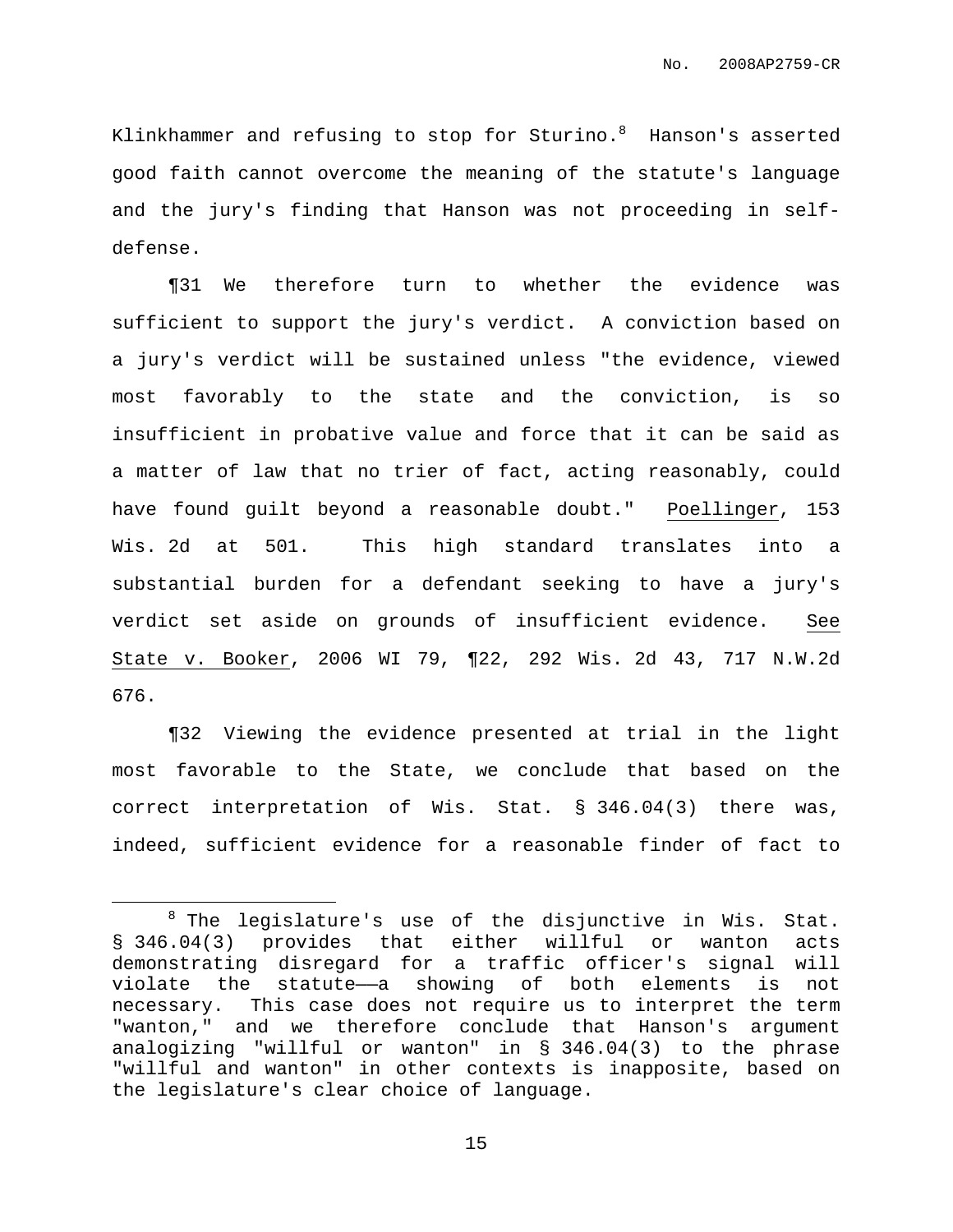have found guilt beyond a reasonable doubt. The jury heard Klinkhammer's, Hanson's, and Ms. Derby's accounts of the initial traffic stop and Hanson's flight from the scene, as well as the accounts of passersby Anthony Bowen and Deputy Sturino, who attempted to stop Hanson a second time. Hanson was given the opportunity to present testimony of his fear during the initial encounter, and he discussed how overwhelming and frightening the entire event was for him. The jury considered all the evidence, weighed it against proper legal standards, and reached findings that were reasonable. We will not disturb those findings on review.

### 2. Wisconsin Stat. § 904.04(1)(b)

¶33 Hanson also argues that the circuit court erred by excluding evidence of Klinkhammer's character. Hanson sought to admit a school principal's testimony that, when Klinkhammer served as a school liaison officer, he demonstrated a "confrontational, aggressive, and hot-tempered" character. Hanson argues that Klinkhammer, as the "object" of Hanson's alleged crime of fleeing, was a "victim" within the meaning of Wis. Stat. § 904.04(1)(b), and therefore, evidence of the deputy's confrontational character is admissible to show that he acted in conformity with that "pertinent trait of character."

¶34 Hanson's argument requires us to interpret the meaning of "victim" under Wis. Stat. § 904.04(1)(b) where a violation of Wis. Stat. § 346.04(3) is alleged. This is so because, without a determination that an exception under § 904.04(1) applies, propensity evidence is inadmissible in the context of a criminal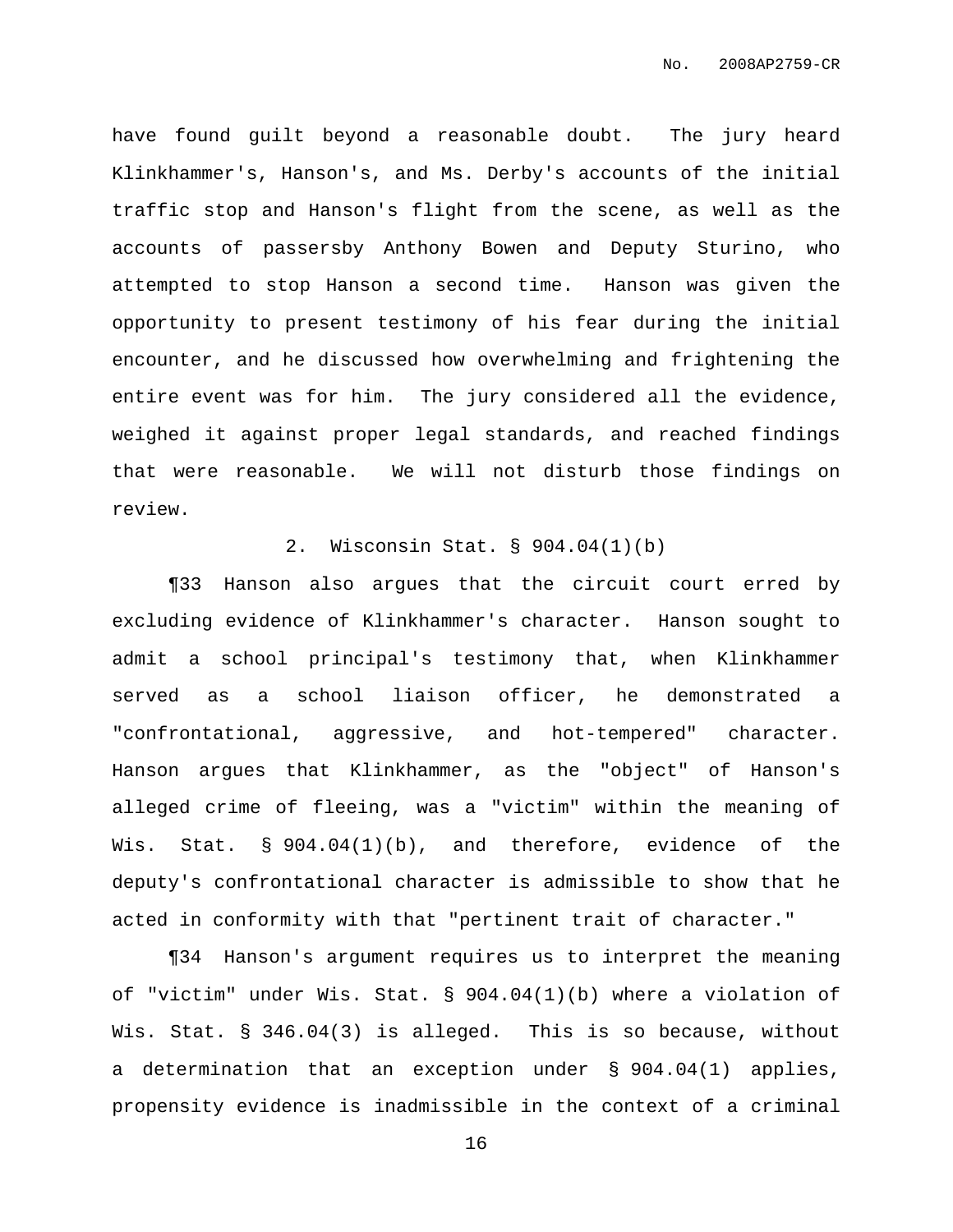trial. See § 904.04(1); see also State v. Sullivan, 216 Wis. 2d 768, 783, 576 N.W.2d 30 (1998).

¶35 Wisconsin Stat. § 904.04(1) provides in relevant part:

(1) CHARACTER EVIDENCE GENERALLY. Evidence of a person's character or a trait of the person's character is not admissible for the purpose of proving that the person acted in conformity therewith on a particular occasion, except: . . . .

(b) Character of victim. Except as provided in s. 972.11(2), evidence of a pertinent trait of character of the victim of the crime offered by an accused, or by the prosecution to rebut the same, or evidence of a character trait of peacefulness of the victim offered by the prosecution in a homicide case to rebut evidence that the victim was the first aggressor.

¶36 Typically, where a crime involves a victim, such as in the case of an assault or a homicide, the defendant is given "[w]ide latitude" to use evidence of the victim's character to show action "in conformity therewith." See 7 Daniel D. Blinka, Wisconsin Practice Series: Wisconsin Evidence § 404.5 (3d ed. 2008). But as Professor Blinka notes, where no "victim" exists, the general ban on propensity evidence will be enforced. See id.; see also Wis. Stat. § 904.04(1).

¶37 Therefore, the precise question we must decide is whether, under Wis. Stat.  $\S$  904.04(1)(b) in the context of a fleeing charge under Wis. Stat. § 346.04(3), a traffic officer from whom a defendant allegedly fled is a "victim" subject to the character evidence exception in § 904.04(1)(b). Although this court has not previously examined this specific question, Hanson directs our attention to State v. Haase, 2006 WI App 86, 293 Wis. 2d 322, 716 N.W.2d 526. Hanson contends that in Haase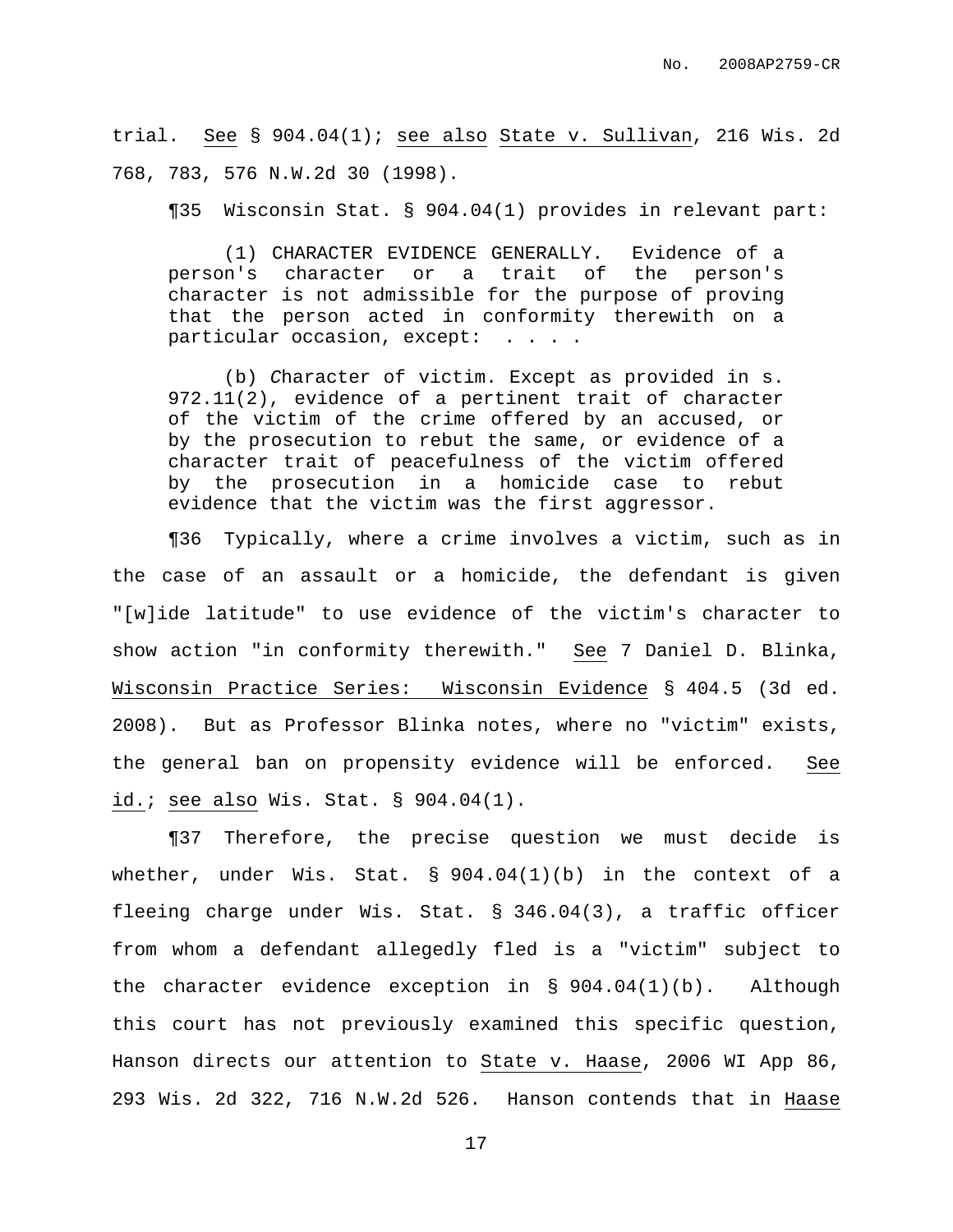the court of appeals held that an officer may be considered a "victim" for purposes of restitution under Wis. Stat. § 973.20. Additionally, Hanson argues briefly that, as a constitutional matter, his right to present a defense requires that he be allowed to introduce evidence of Klinkhammer's character traits. We will discuss these arguments in turn.

¶38 In Haase, the circuit court had ordered the defendant to reimburse the Dane County Sheriff's Department for the cost of a squad car that was destroyed by fire after officers pursued the fleeing defendant across difficult terrain. Id., ¶4. The court of appeals examined three other "victim" cases in which restitution had been awarded, and reaffirmed what it interpreted as the appropriate rule in determining to whom restitution was due. Id., ¶¶8–13 (examining State v. Ortiz, 2001 WI App 215, 247 Wis. 2d 836, 634 N.W.2d 860, State v. Howard-Hastings, 218 Wis. 2d 152, 579 N.W.2d 290 (Ct. App. 1998), and State v. Schmaling, 198 Wis. 2d 756, 543 N.W.2d 555 (Ct. App. 1995)).

¶39 In Haase, the court of appeals denied restitution for the destruction of the department's property. In so doing, the court reasoned that a "direct victim" was required for the recovery of restitution, and that if there were such a victim, it would be the individual law enforcement officers, rather than the sheriff's department. Id., ¶¶14-15.

¶40 From the reasoning of the court of appeals in Haase, Hanson now argues that we should superimpose the court's reasoning about who may be a victim from restitution law onto Wis. Stat. § 904.04(1), an evidentiary statute. We reject this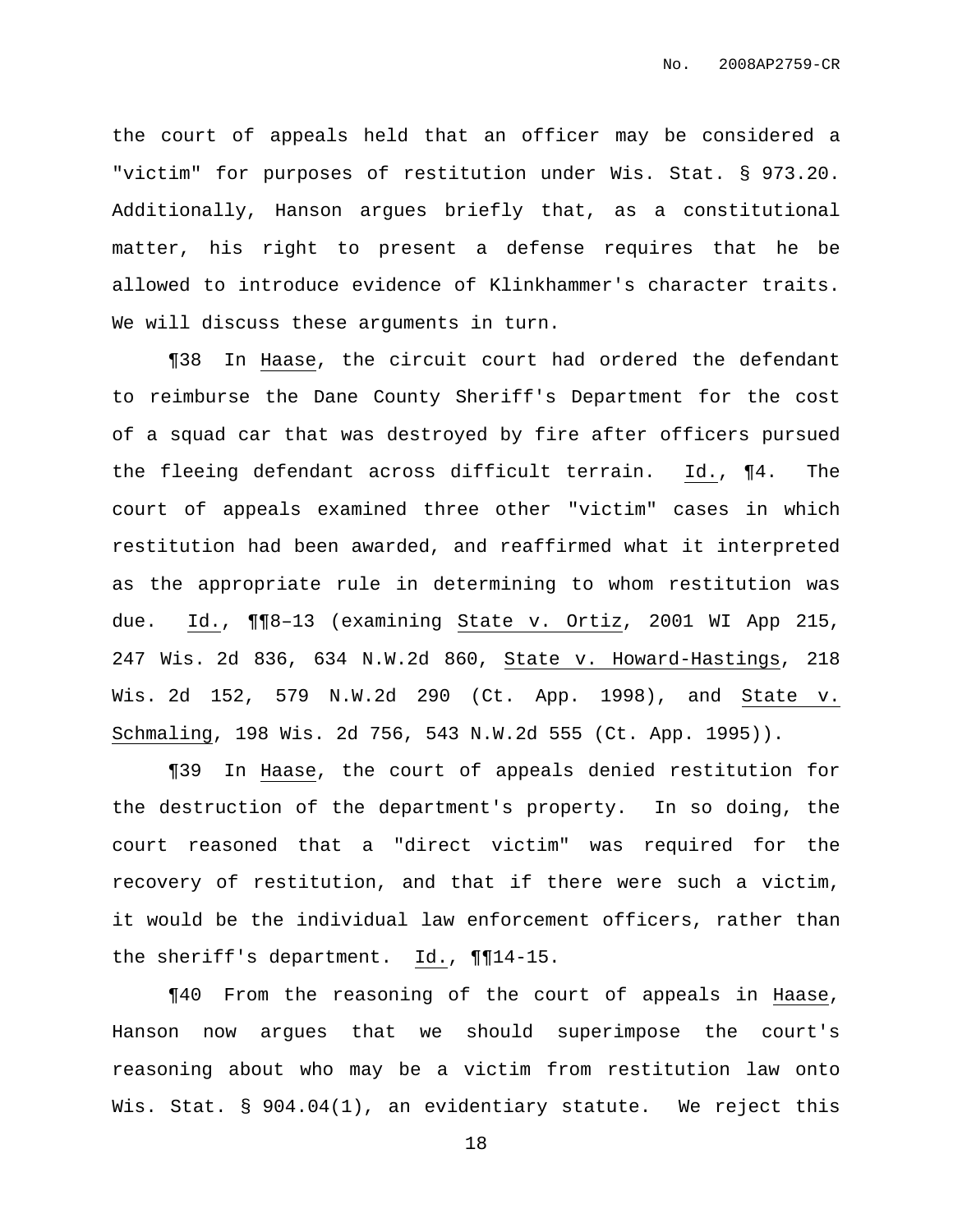argument. First, we conclude that neither Haase nor any of the other restitution cases supports the conclusion that a traffic officer is a "victim" for evidentiary purposes under § 904.04(1)(b) in the context of a fleeing charge under Wis. Stat. § 346.04(3).

¶41 Second, the rationale underlying interpretations of the term "victim" in Wis. Stat. § 973.20 is not persuasive when interpreting rules of evidence. This is so because the principles underlying the restitution statute are different from the principles of relevance and prejudice upon which evidentiary rules are grounded. See Blinka, supra, § 402.01.

¶42 Restitution is not grounded in victimhood; rather, it is based on the criminal's destruction of property and the principle that an actor should not be permitted to destroy others' property without being held financially responsible. See Wis. Stat. § 973.20(2)(b) ("If a crime considered at sentencing resulted in damage to or loss or destruction of property, the restitution order may require that the defendant . . . pay the owner or owner's designee the reasonable repair or replacement cost."); see also Restatement (Third) of Restitution and Unjust Enrichment § 40 cmt. d (2011). Any recovery that a governmental entity would have is, therefore, not grounded in the entity's being a "victim" under § 973.20(1r). Instead, the entity's recovery is based on its ownership (or status as designee) of the property damaged or destroyed.

¶43 Moreover, admission of evidence of Klinkhammer's character may have been barred under Wis. Stat. § 904.03, which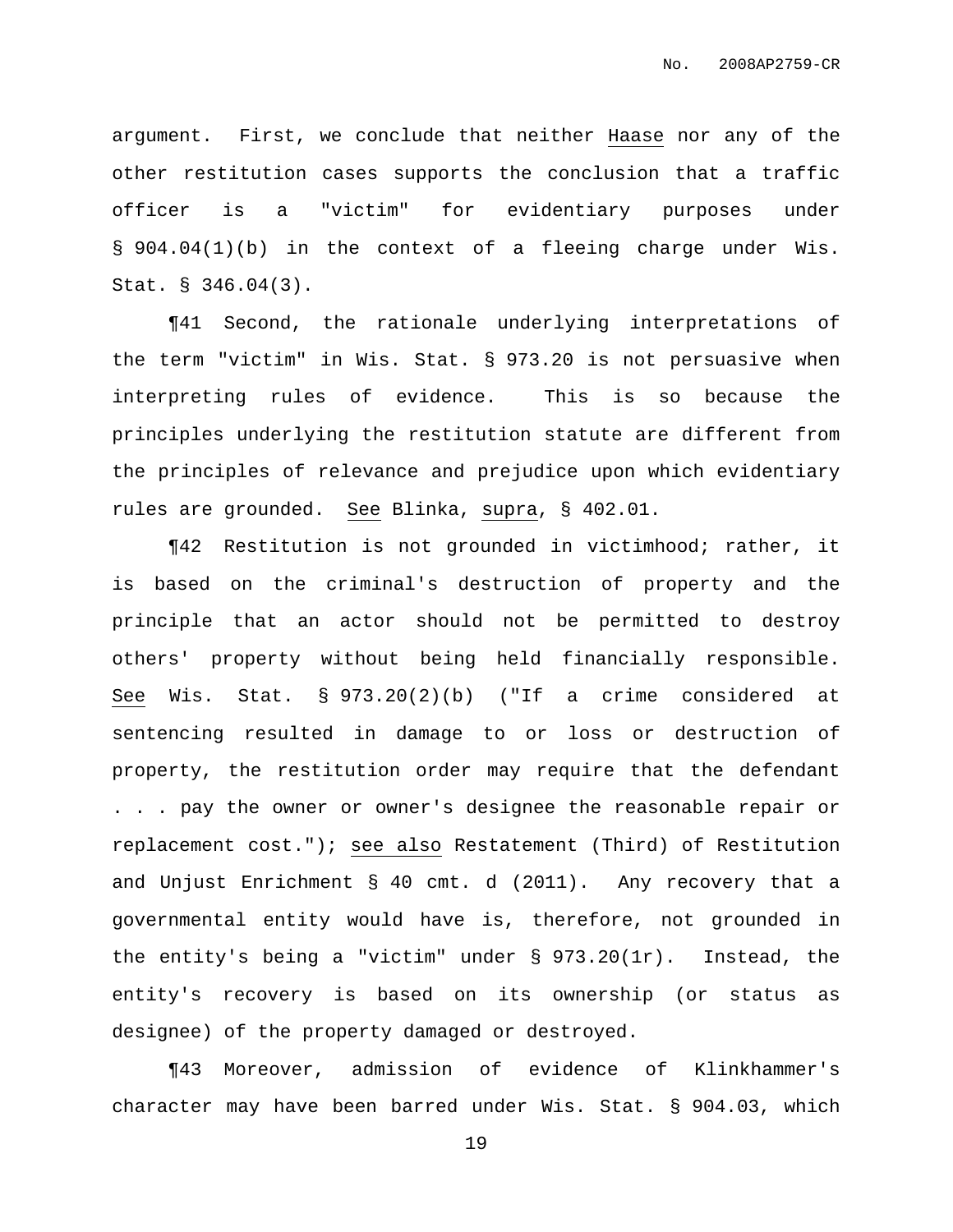addresses the exclusion of unfairly prejudicial evidence when a § 904.03 objection has been made. In such a circumstance, the admissibility of evidence is determined by balancing the probativeness of the evidence with the danger of unfair prejudice upon admission. State v. Head, 2002 WI 99, ¶129, 255 Wis. 2d 194, 648 N.W.2d 413. Here, the circuit court did not rule on the basis of § 904.03. However, admission of evidence of the character that the deputy exhibited as a liaison officer would have added little to the jury's understanding of his actions during the traffic stop, in that it was repetitive of other testimony, and it likely would have confused the jury as to the relevant issues. Therefore, the circuit court properly exercised its discretion when it excluded evidence of Klinkhammer's character.

C. Constitutional and Interest of Justice Claims

¶44 We will briefly address Hanson's remaining constitutional right-to-present-a-defense and interest of justice claims, because Hanson has addressed these arguments only in a cursory fashion.

¶45 The right to present a defense is grounded in principles of due process and confrontation, and ensures that criminal defendants are not deprived of legitimate opportunities to challenge the State's theory, and generally to present evidence that could create reasonable doubt in the minds of members of the jury. See Chambers v. Mississippi, 410 U.S. 284, 294–95 (1973). That right is limited, though, as this court and the United States Supreme Court have recognized. See, e.g.,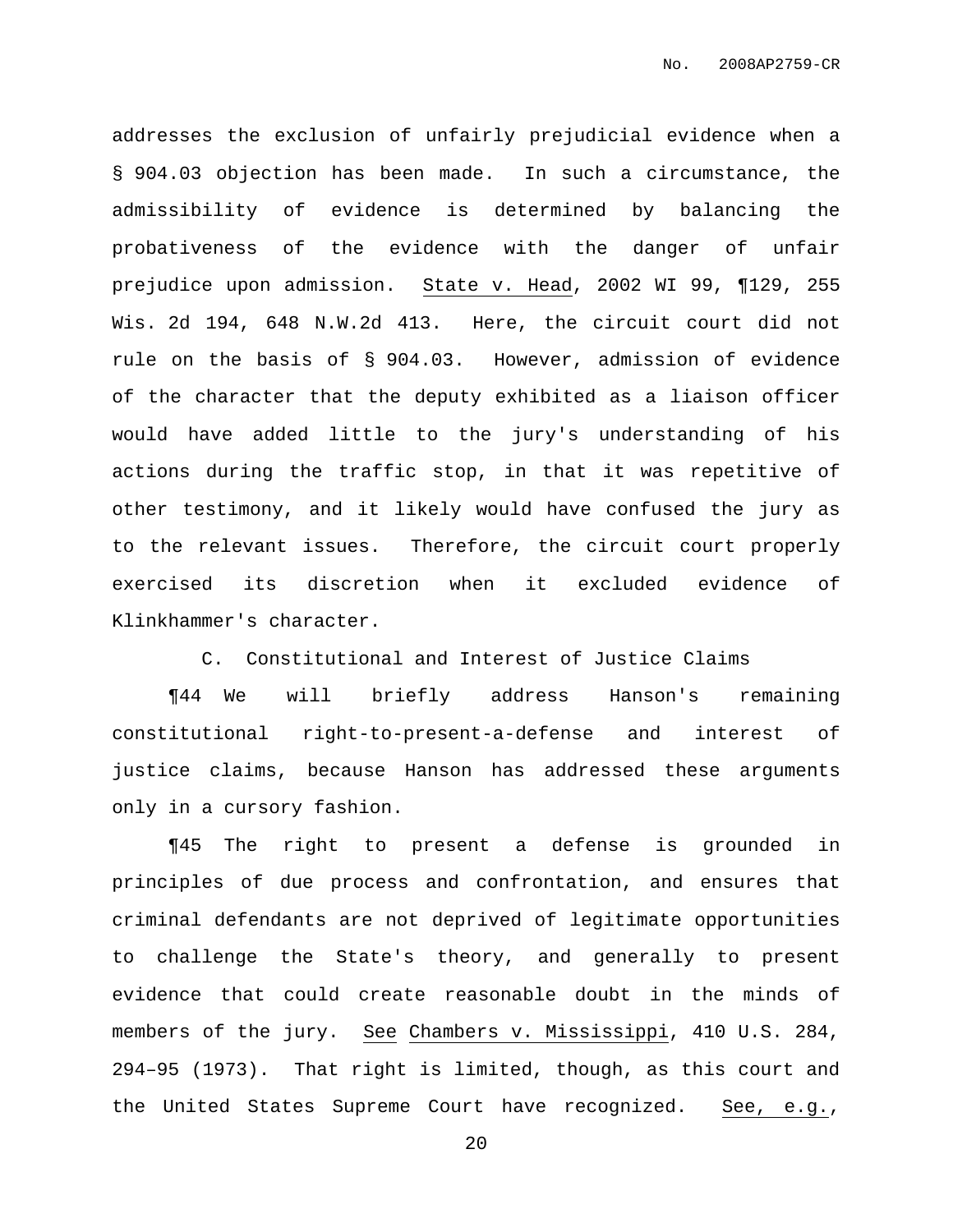Taylor v. Illinois, 484 U.S. 400, 410 (1988) (acknowledging limitations on constitutional right to present a defense, including exclusion of evidence "inadmissible under standard rules of evidence"); State v. Pulizzano, 155 Wis. 2d 633, 646- 47, 456 N.W.2d 325 (1990) (same). As these and many other cases make clear, the rules of evidence generally have been held to comply with the constitutional right to present a defense. Hanson's challenge does nothing to draw those precedents into question. See Crawford v. Washington, 541 U.S. 36, 68 (2004); Davis v. Washington, 547 U.S. 813, 822 (2006) (discussing exceptions to the hearsay rule and the right of confrontation).

¶46 Finally, Hanson asks this court to order a new trial in the interest of justice, on the theory that the lower courts were not apprised of this court's decision regarding the meaning of Wis. Stat. § 346.04(3). We may order a new trial in the interest of justice when the facts or the law so requires. See Wis. Stat. § 751.06; see also State v. Hicks, 202 Wis. 2d 150, 159, 549 N.W.2d 435 (1996). Here, because we affirm the prior courts' decisions as to the meaning of that statute, there appears no reason to permit Hanson to present his case to another jury. The interest of justice would be ill-served by such an order.

#### III. CONCLUSION

¶47 We conclude that the circuit court properly instructed the jury on the requirements of Wis. Stat. § 346.04(3). Similarly, we hold that there does not exist a subjective, goodfaith exception to the fleeing law, and that Hanson's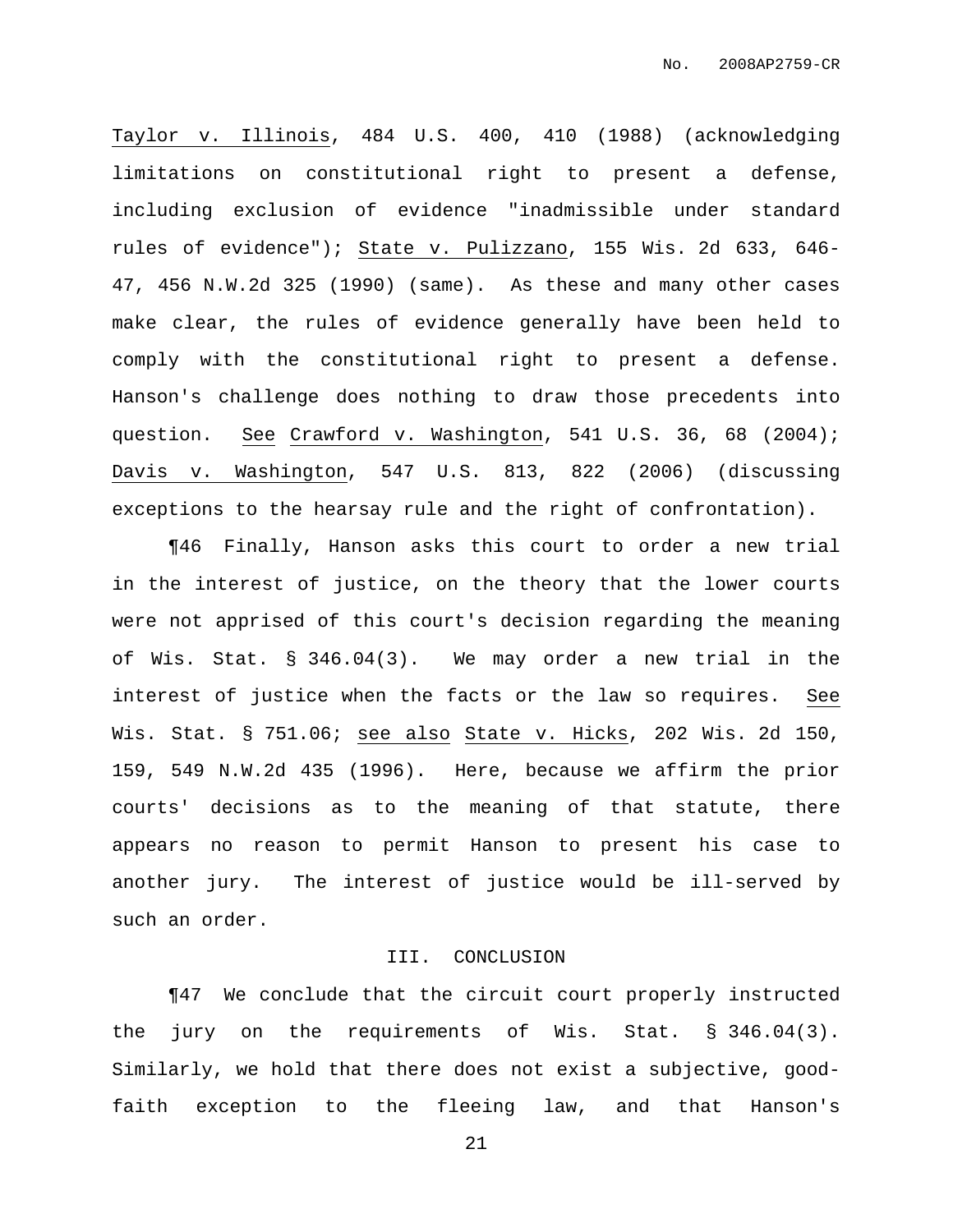opportunity to demonstrate any justification for his behavior was through his self-defense claim, which the jury considered and rejected. Additionally, we conclude that the circuit court was correct to exclude testimony about the traffic officer's alleged confrontational character because the officer was not a "victim" under Wis. Stat. § 904.04(1)(b). Finally, we conclude that neither the Constitution nor the interest of justice warrants a new trial, as no constitutional infirmities have been raised and the real controversy has, indeed, been tried. Accordingly, we affirm the court of appeals.

By the Court.—The decision of the court of appeals is affirmed.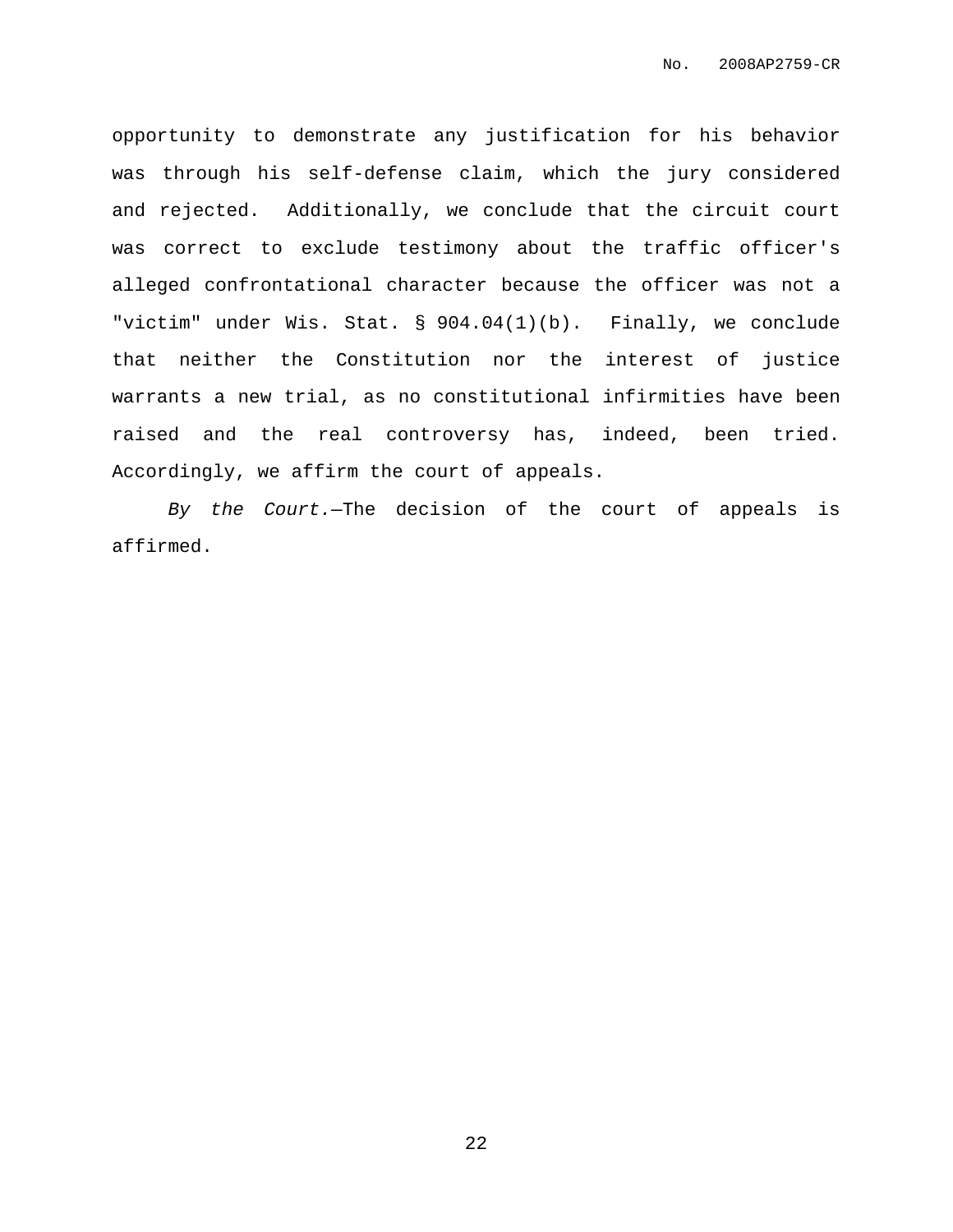¶48 ANN WALSH BRADLEY, J. (concurring). Although I agree with the majority that Hanson is not entitled to a new trial, I write separately because I am concerned that the majority's discussion of willfulness may be misconstrued in future cases.

¶49 The majority begins its statutory interpretation with a correct statement of the law. It acknowledges that "willful is susceptible of different meanings in different contexts." Majority op., ¶21. It determines that "the term willful as used in Wis. Stat. § 346.04(3) is defined by examining its use within the context of this specific statute." Id.

¶50 Later, however, the majority appears to paint with a broader brush. It rejects Hanson's proposed interpretation of the term willful, as used in Wis. Stat. § 346.04(3), because "it neither comports with our interpretation of willful in other contexts since Preston, nor does it support the statutory purpose of requiring compliance with directions from known law enforcement personnel." Id., ¶25.

¶51 This statement could be construed to imply that this court has uniformly interpreted the term "willful" since State v. Preston, 34 Wis. 675 (1874). Such an implication would be incorrect. In Cissell, a case that post-dated Preston by 90 years, this court stated: "As a general proposition, the word willful cannot be defined without reference to its use in a specific statute. In [Preston], we specifically noted that willful is susceptible of different meanings in different contexts." State v. Cissell, 127 Wis. 2d 205, 210, 378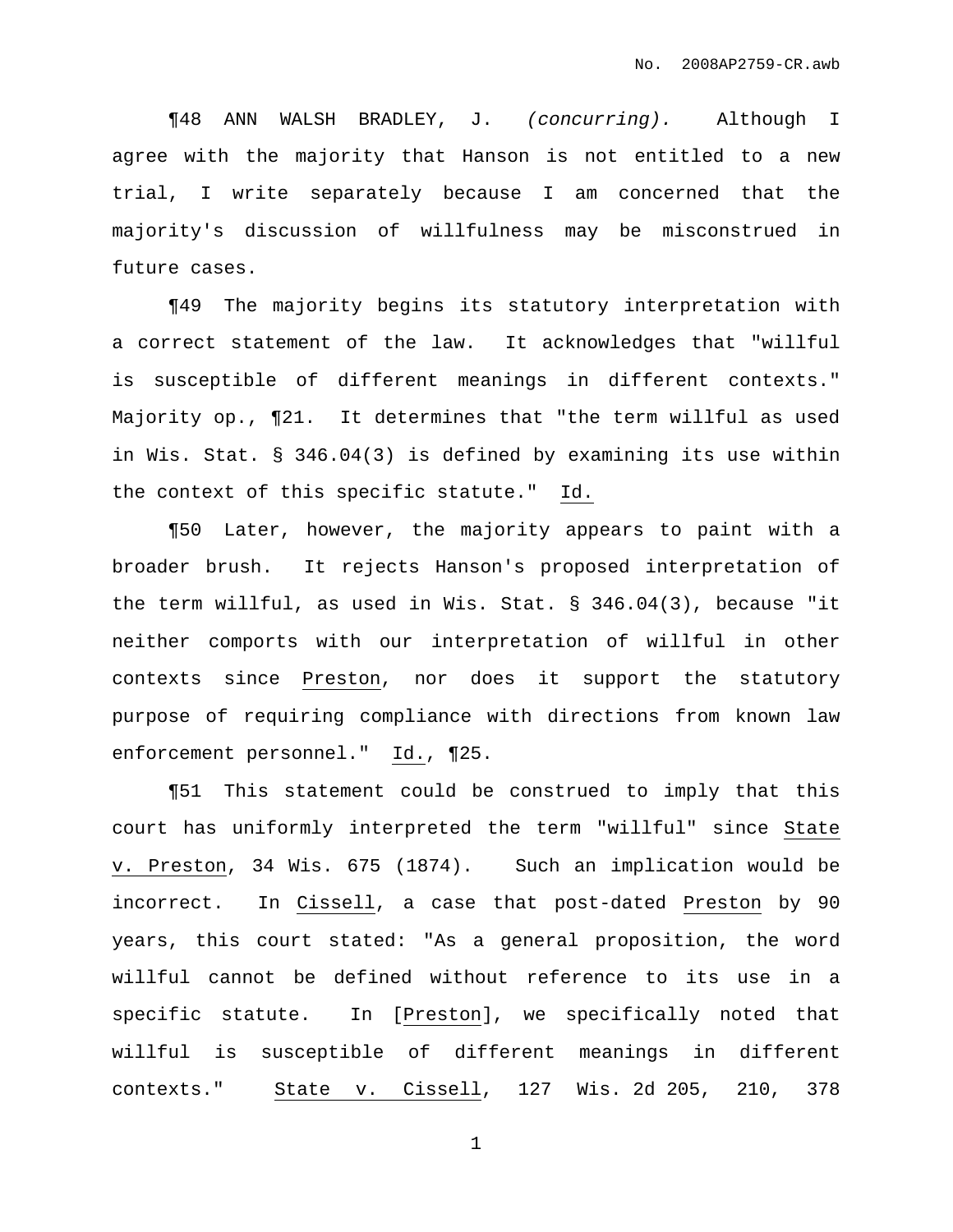N.W.2d 691 (1985). We have stressed that the term "willful" is ambiguous, and that no single definition of willful will be applicable in all statutes. Dep't Transp. v. Wis. Auto. & Truck Dealers Assn., 111 Wis. 2d 80, 87, 330 N.W.2d 159 (1983). $^{\rm l}$ 

¶52 Despite my concerns with the majority's analysis, I agree with its ultimate conclusion in this case. Here, Hanson had his day in court. The jury was instructed that it must find, beyond a reasonable doubt, that "[t]he defendant knowingly fled or attempted to elude a traffic officer by willful disregard of the visual or audible signal so as to endanger other vehicles." Hanson did not object to the instruction.

¶53 In presenting his theory of self-defense, Hanson was afforded the opportunity to prove that he was justified in disregarding the officer's signal. In finding Hanson guilty,

Later in the opinion, the majority sets forth the correct standard of review. Majority op., ¶31 (quoting Poellinger, 153 Wis. 2d at 501) ("A conviction based on a jury's verdict will be sustained unless 'the evidence, viewed most favorably to the state and the conviction, is so insufficient in probative value and force that it can be said as a matter of law that no trier of fact, acting reasonably, could have found guilt beyond a reasonable doubt.'").

 $1$  Additionally, the majority confuses the standard of review. It states that an appellate court "independently review[s] whether the evidence was sufficient to sustain a jury verdict, but in so doing, we view the evidence most favorably to sustaining the conviction." Majority op., ¶15. This stated standard is contrary to our well-established precedent. See State v. Poellinger, 153 Wis. 2d 493, 506, 451 N.W.2d 752 (1990) (concluding that an appellate court should not review the evidence independently, because doing so would usurp the function of the trier of fact). Also, this standard is selfcontradictory. How can a court review the evidence "independently" and, at the same time, "most favorably to sustaining the conviction"?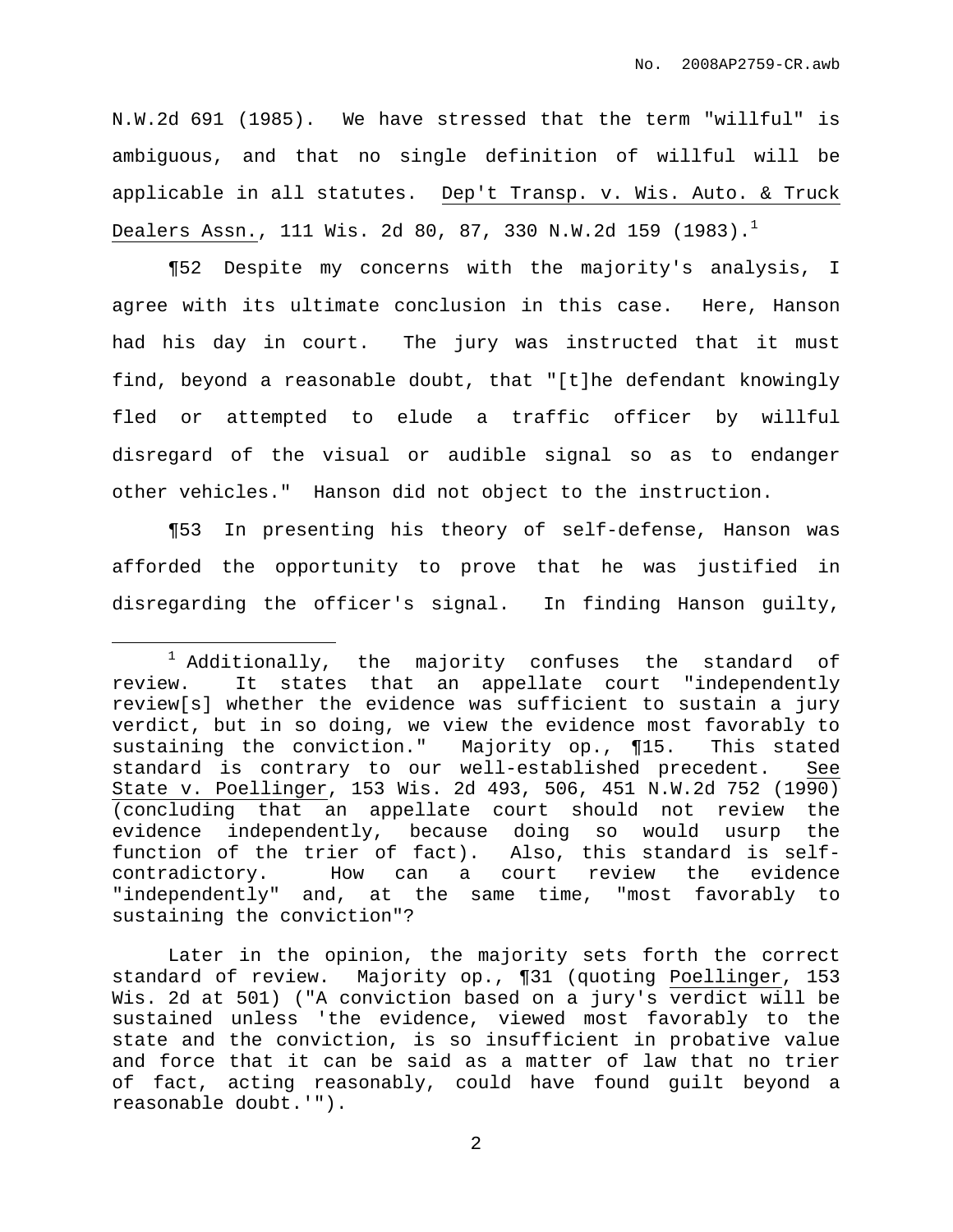the jury considered and rejected Hanson's assertion that his action was justified. Accordingly, like the majority, I conclude that Hanson is not entitled to a new trial.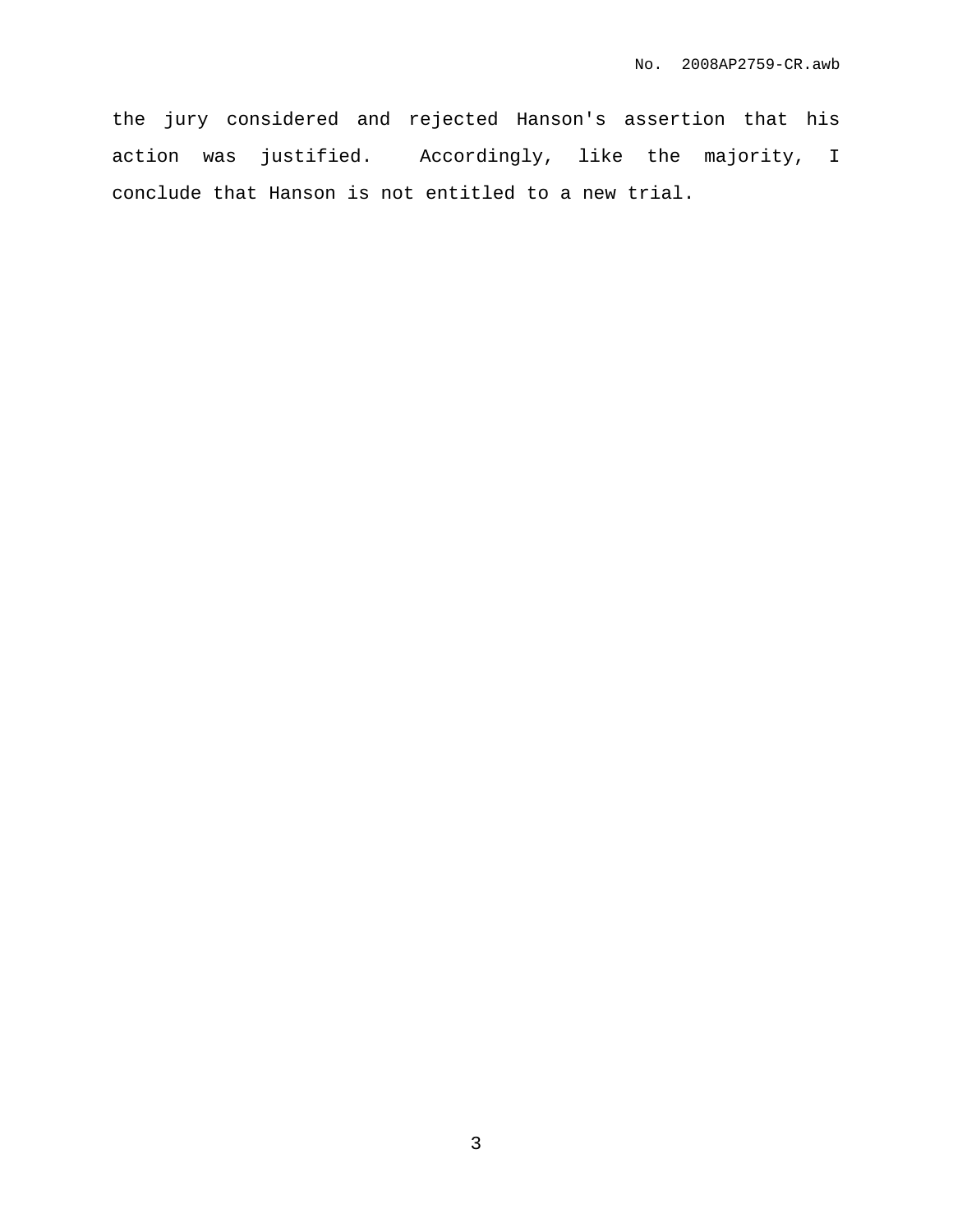¶54 SHIRLEY S. ABRAHAMSON, C.J. (dissenting). I dissent because the majority opinion reads the words "willful or wanton" out of Wis. Stat. § 346.04(3). Additionally, the majority presents an imbalanced fact section, relying primarily on the law enforcement officer's version of the events rather than telling the whole story. The majority's statement of the facts seems like a subtle attempt to make the legal reasoning more persuasive. I begin by discussing the statute and then try to present the defendant's version of the events so that the reader gets a more balanced statement of the facts.

I

¶55 The defendant was charged with felony fleeing an officer in violation of Wis. Stat. § 346.04(3), which provides as follows:

No operator of a vehicle, after having received a visual or audible signal from a traffic officer, or marked police vehicle, shall knowingly flee or attempt to elude any traffic officer by willful or wanton disregard of such signal so as to interfere with or endanger the operation of the police vehicle, or the traffic officer or other vehicles or pedestrians, nor shall the operator increase the speed of the operator's vehicle or extinguish the lights of the vehicle in an attempt to elude or flee. (Emphasis added.)

¶56 The statute is difficult to read. The commas almost seem to have been dropped into the text at random, making the last "nor" clause especially hard to understand in relation to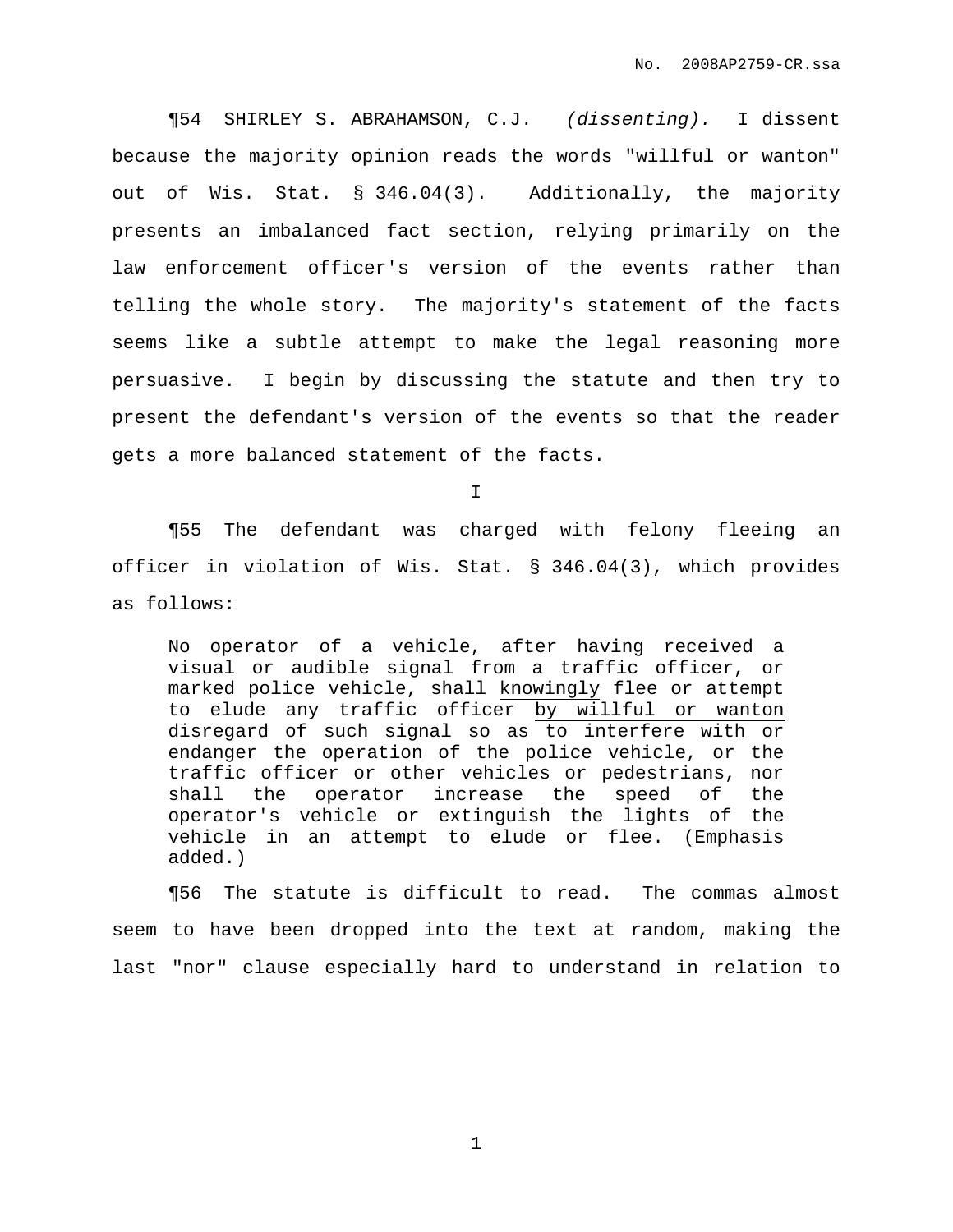the rest of the subsection.<sup>1</sup> Moreover, there are two different scienters. The statute uses the word "knowingly" and also uses the phrase "willful or wanton." None of these words is defined in the statute or in the jury instructions.

¶57 What is clear in Wis. Stat. § 346.04(3), however, is that the legislature explicitly included the words "willful or wanton" preceding, and thus modifying, the words "disregard of such [visual or audible] signal."<sup>2</sup> The words "willful or wanton" cannot be disregarded. Statutes are to be read to give effect to every word; surplusage is to be avoided.<sup>3</sup>

¶58 Furthermore, the phrase takes on special importance in Wis. Stat. § 346.04(3), which sets forth three levels of fleeing offenses. The statute defining felony fleeing, § 346.04(3), uses the phrase "willful or wanton." This phrase is omitted in § 346.04(2t), the statute defining misdemeanor fleeing, and is also omitted in § 346.04(1) and (2), the statutes defining a civil forfeiture. <sup>4</sup> The three levels of fleeing offenses in Wis. Stat. § 346.04 reflect the legislature's intent to graduate the penalties based on the gravity of the fleeing offense. The

 $2$  The word "knowingly" precedes and thus modifies the words "flee or attempt to elude."

 $4$  The penalties are set forth in Wis. Stat. § 346.17.

 $1$  For a published decision of the court of appeals involving interpretation of Wis. Stat. § 346.04(3), the proper instructions, and the sufficiency of evidence, see State v. Beamon, 2011 WI App 131, 336 Wis. 2d 438, 804 N.W.2d 706 (pet. for review filed).

<sup>3</sup> Robin K. v. Lamanda M., 2006 WI 68, ¶16, 291 Wis. 2d 333, 718 N.W.2d 38.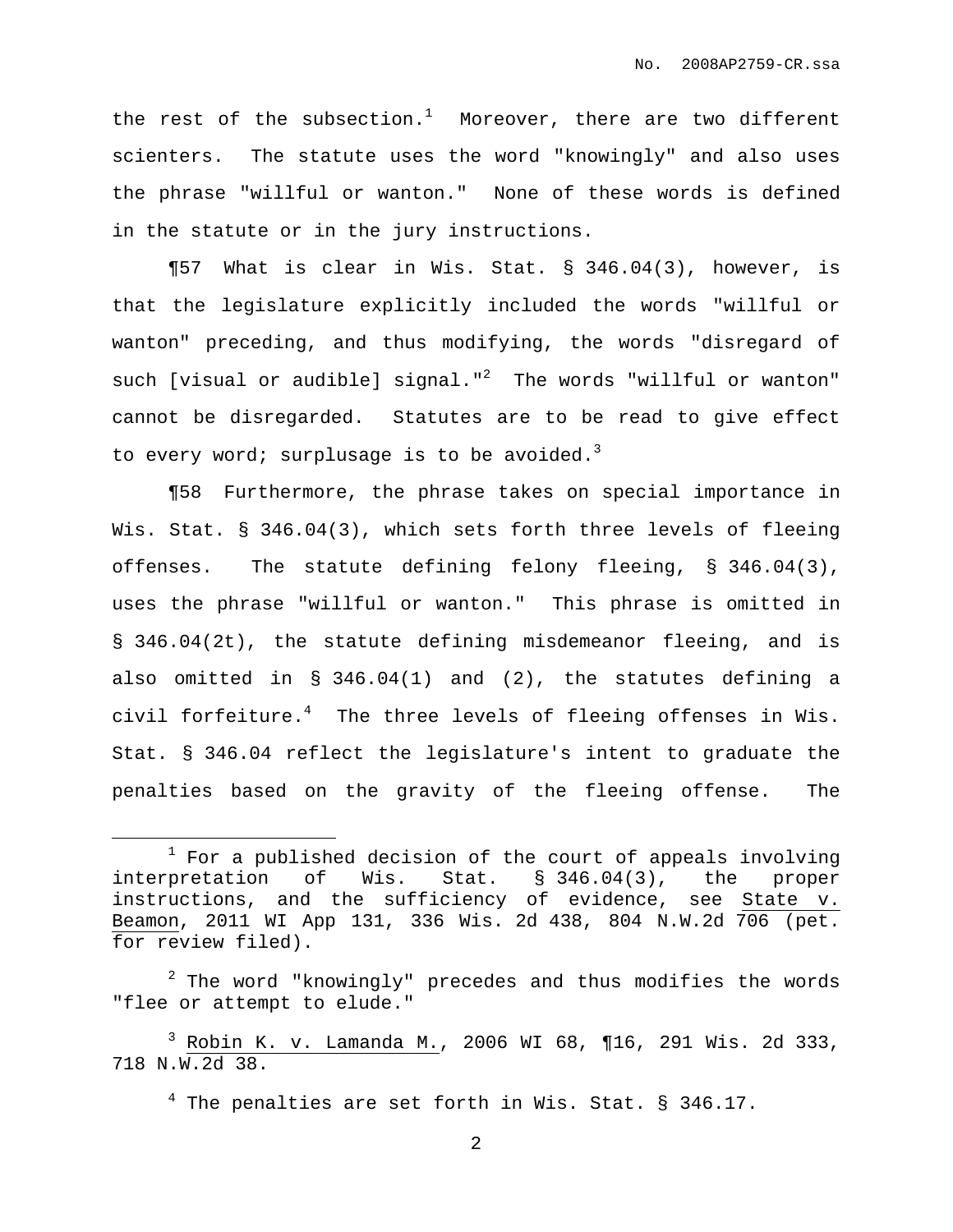phrase "willful or wanton" cannot be ignored in light of the legislative scheme of graduated penalties.<sup>5</sup>

¶59 A heightened mental state is one factor that clearly separates felony feeing from the misdemeanor and civil offenses in Wis. Stat. § 364.04. <sup>6</sup> Yet the jury was not instructed about the meaning of the word "willful." Further, the pattern Jury Instructions for Wis. Stat. § 346.04(3) declare that "wanton" "does not add anything substantial to the offense"<sup>7</sup> and simply remove the words "or wanton" entirely from the jury's

<sup>&</sup>lt;sup>5</sup> For further discussion of the statutory history of the graduated penalties, see ¶¶76-80, infra.

 $^6$  There are other differences as well. The misdemeanor is defined as follows: "No operator of a vehicle, after having received a visible or audible signal to stop his or her vehicle from a traffic officer or marked police vehicle, shall knowingly resist the traffic officer by failing to stop his or her vehicle as promptly as safety reasonably permits." Wis. Stat. § 346.04(2t). The felony statute requires fleeing or attempting to elude, as opposed to "resisting." The felony statute also requires some sort of aggravated physical circumstances that are absent from the misdemeanor statute, that is, endangerment or interference with other vehicles, increasing speed, or extinguishing lights. Thus, a heightened mental state is not the only factor that distinguishes misdemeanor from felony fleeing, but it should not be ignored.

 $7$  Wis JI--Criminal 2630, note 3.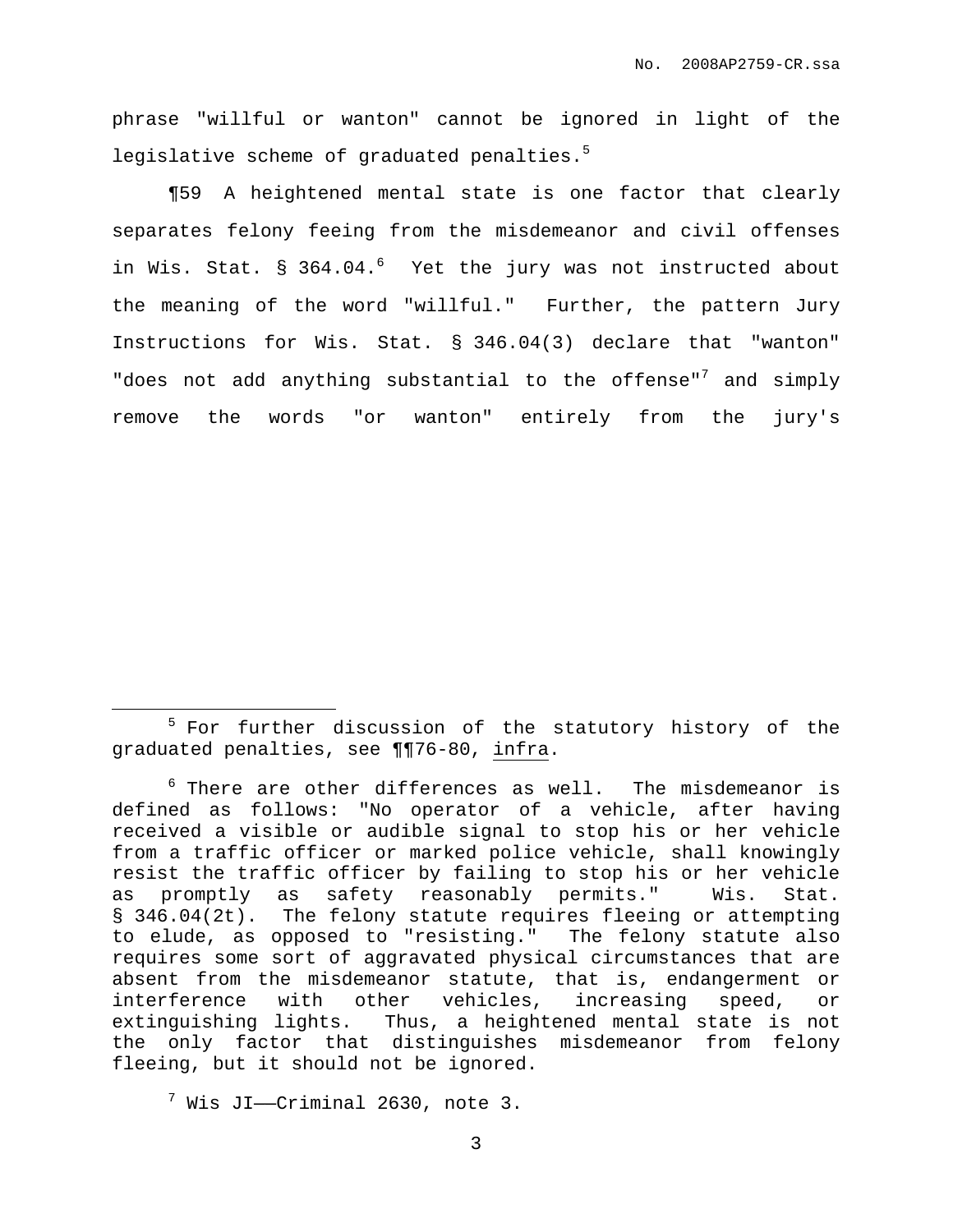consideration. <sup>8</sup> Putting aside the appropriateness of ordinarily removing "or wanton" from the jury instructions entirely, I focus on the meaning of "willful." The jury did not receive any instructions about the meaning of "willful," which is an element of the offense. The parties argue the meaning of the word in the present case as a matter of law.

¶60 The State argues that "willful" is synonymous with "knowing." Thus the State views the word as redundant and believes the jury was properly instructed.

¶61 The majority opinion, ¶¶22 and 27, defines "willful" as requiring "a subjective understanding by the defendant that a person known by the defendant to be a traffic officer has directed the defendant to take a particular action, and with that understanding, the defendant chose to act in contravention of the officer's direction." Without saying so, the majority essentially holds that "willful" is synonymous with the

<sup>8</sup> Jury instructions often include factual alternatives parenthetically, giving circuit courts the option to remove those that are irrelevant, but here "or wanton" was deleted entirely. A footnote suggests that circuit courts can insert it when necessary, but the assumption is that "or wanton" has little or no meaning and will rarely, if ever, be included. This treatment of "wanton" is problematic because it ignores the plain language of the statute. It is also problematic because "or wanton" helps give meaning to "willful." Why should the Jury Instructions Committee assume that one of the potential required mental states is irrelevant? A jury should know that the statute requires "willful or wanton" conduct and should be instructed on the meaning of those words. The jury should then decide whether a defendant's conduct satisfies either.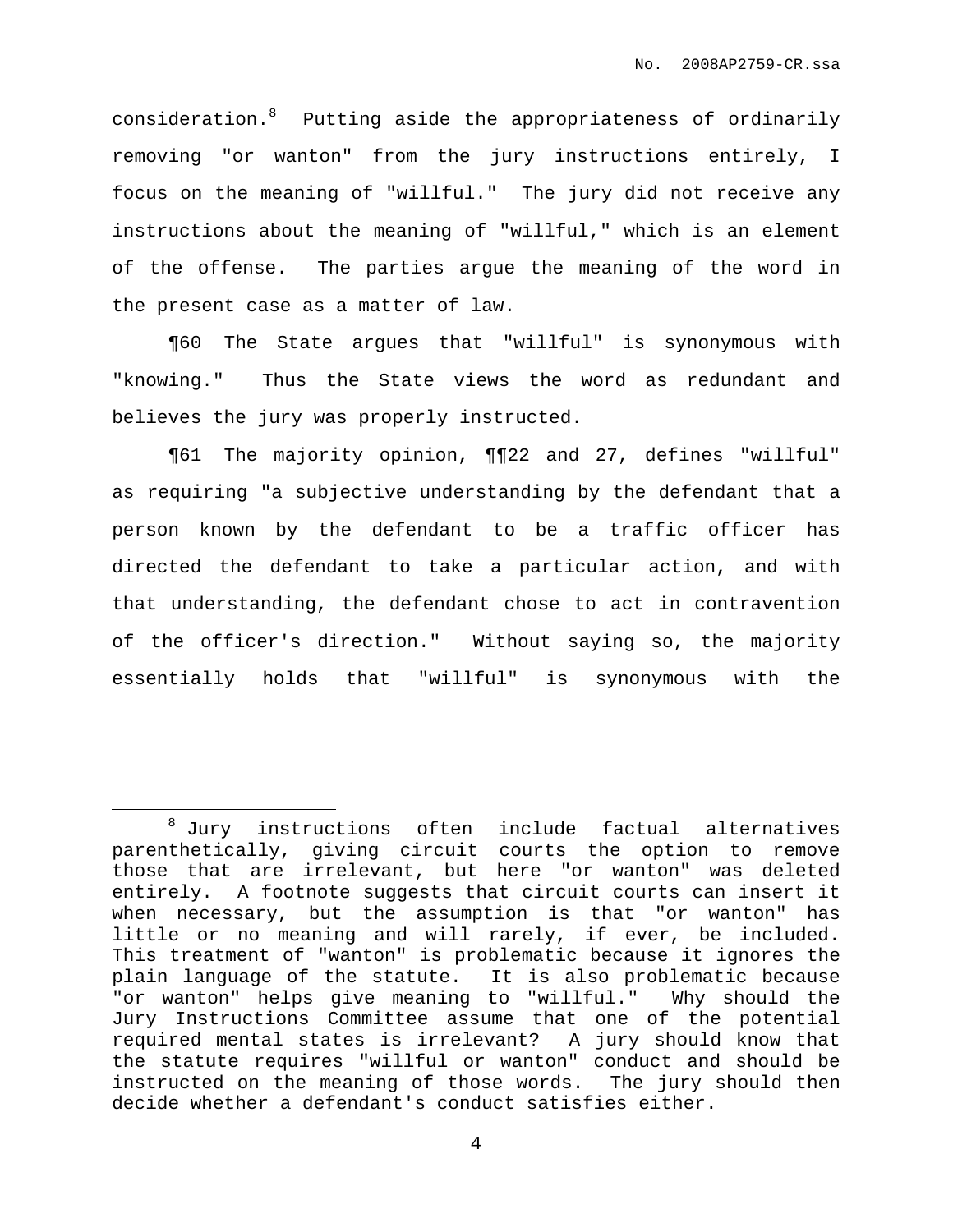legislature's definition of the word "intentional" in the criminal code. 9

¶62 The majority's approach——equating "willful" with "intentional"——is immediately suspect because had the legislature meant for the scienter requirement to be "intentional," it would have used the word "intentional." The majority's approach of equating "willful" with "intentional" seems particularly flimsy when the word "willful" stands next to the word "wanton" in the statute. The positioning of these two words provides a clue that "willful" might require some sort of heightened mental state beyond merely "intentional."

¶63 The defendant argues that "willful" disregard of an officer's signal requires more than knowledge or intent to act. "Willful," according to the defendant, requires a heightened intent requirement; it requires a purpose to do wrong without just cause or without a justifiable excuse.<sup>10</sup> The defendant urges that a person's reason for disregarding the officer's

 $9$  Wisconsin Stat. § 939.23(3) defines the word "intentional" as used in chapters 939 to 951 (the criminal code) to mean that the "actor either has a purpose to do the thing . . . or is aware that his or her conduct is practically certain to cause that result." The crime at issue is not part of chapters 939 to 951.

<sup>&</sup>lt;sup>10</sup> Brief and Appendix of Defendant-Appellant-Petitioner at 14. The defendant's brief at 15-16 argues: "Willful or wanton disregard, as used in § 346.04(3), unambiguously encompasses not merely the knowing failure to comply with an officer's signal to stop, but a knowing scorn or flouting of the officer's signal with indifference to the results or some type of evil intent beyond the mere failure to comply. In other words, in this Court's language in Preston, []'evil intent without justifiable excuse.'"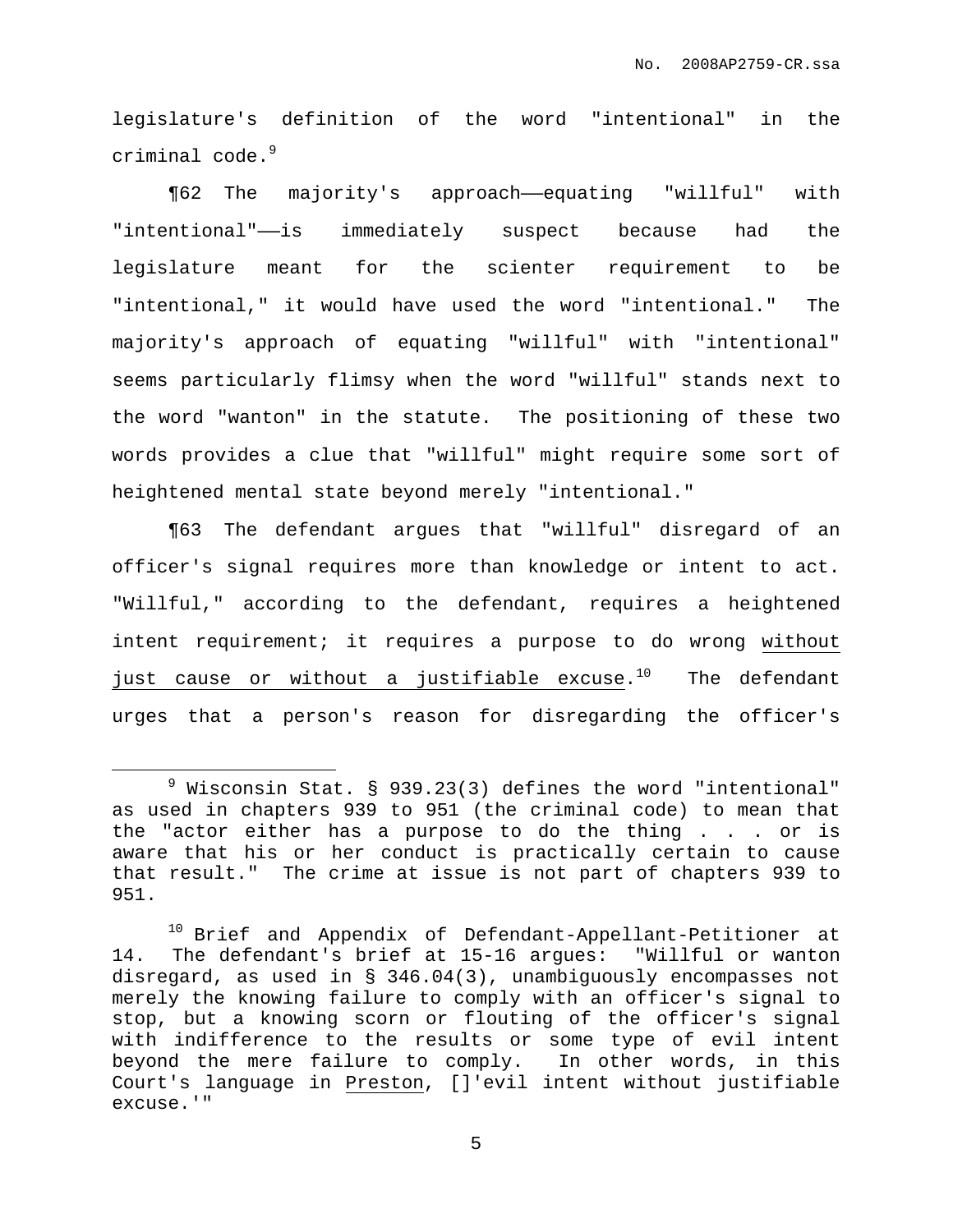signal makes a difference under the statute and that he had just cause for disregarding the officer's signal. The defendant asserts that his honest concern for his personal safety was just cause or a justifiable excuse, even though the jury determined that his belief in the need for self defense was not objectively reasonable. The defendant testified that Klinkhammer, the law enforcement officer, had already beaten him and he feared that the officer would beat him again or kill him.

¶64 The word "willful" has given courts difficulty over the years and still causes problems for courts. $^{11}$  The word is frequently viewed as ambiguous. Indeed, in a 1983 case the court characterized "willful" as "pregnant with ambiguity" $^{12}$  and as "inherently ambiguous."<sup>13</sup> No single definition of "willful" necessarily fits all statutes. When a criminal statute is ambiguous, the rule of lenity tells us to interpret the statute in favor of the criminal defendant. See, e.g., State v. Cole, 2003 WI 59, ¶13, 262 Wis. 2d 167, 663 N.W.2d 700. In the present case, the rule of lenity would direct that the word "willful" means a heightened mental state beyond merely intentional disregard of an officer's signal. The majority opinion adopts the opposite approach, selecting an undemanding definition of "willful."

 $11$  See generally Rachael Simonoff, Ratzlaf v. United States: The Meaning of "Willful" and the Demands of Due Process, 28 Colum. J.L. & Soc. Probs. 397, 407-09 (1995).

<sup>13</sup> DOT, 111 Wis. 2d at 90.

 $12$  DOT v. Transp. Comm'n, 111 Wis. 2d 80, 88-89, 330 N.W.2d 159 (1983).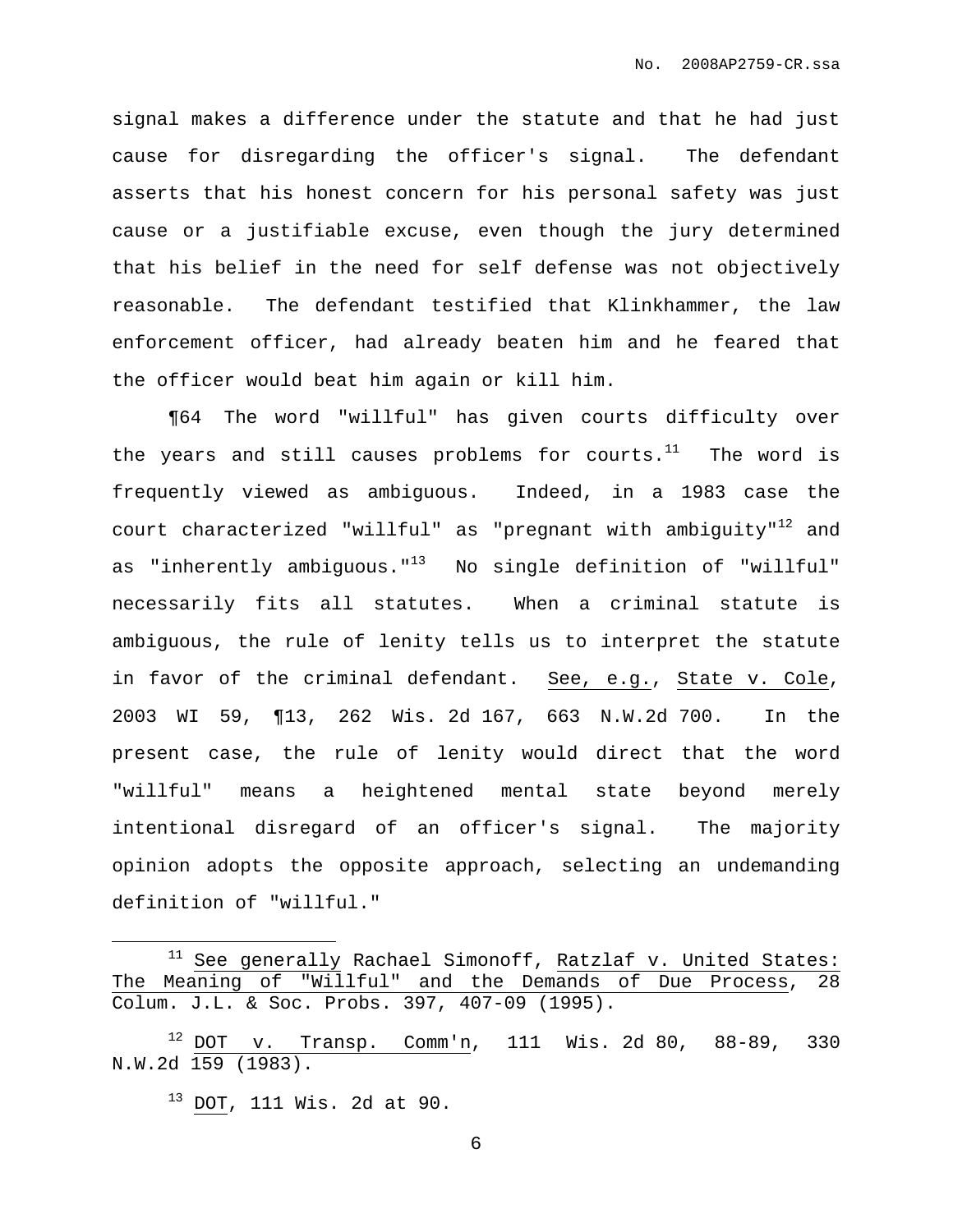¶65 Not only does the majority select a definition of "willful" that is problematic given the plain text, the context, and the rule of lenity, but it also selectively chooses precedent and then misapplies its chosen precedent to suggest that the defendant's preferred definition of "willful" is inappropriate.

¶66 The majority correctly states that the word "willful is susceptible of different meanings in different contexts," majority op. ¶21 (quoting State v. Cissell, 127 Wis. 2d 205, 210, 378 N.W.2d 691 (1985)). However, the majority opinion appears to determine incorrectly that Cissell's conclusion (i.e., that "willful" can mean "intentional") applies to all statutes and that Cissell's analysis of "willful" cannot coexist with State v. Preston, 34 Wis. 675 (1874). See majority op., ¶¶22-25, in which the majority treats "precedent since Preston" as rejecting Preston. According to the majority at ¶25, the defendant's definition of "willful" does not "comport[] with our interpretations of willful in other contexts since Preston." The majority errs.

¶67 The only precedent the majority cites for its position that "willful" is the equivalent of "intentional" is Cissell, and that is slim precedent indeed compared to the multitude of earlier cases defining "willful" differently in various contexts.

¶68 The Cissell court carefully defined the issue before it as "whether willful requires proof of a different state of mind than intentional when both terms are used in the two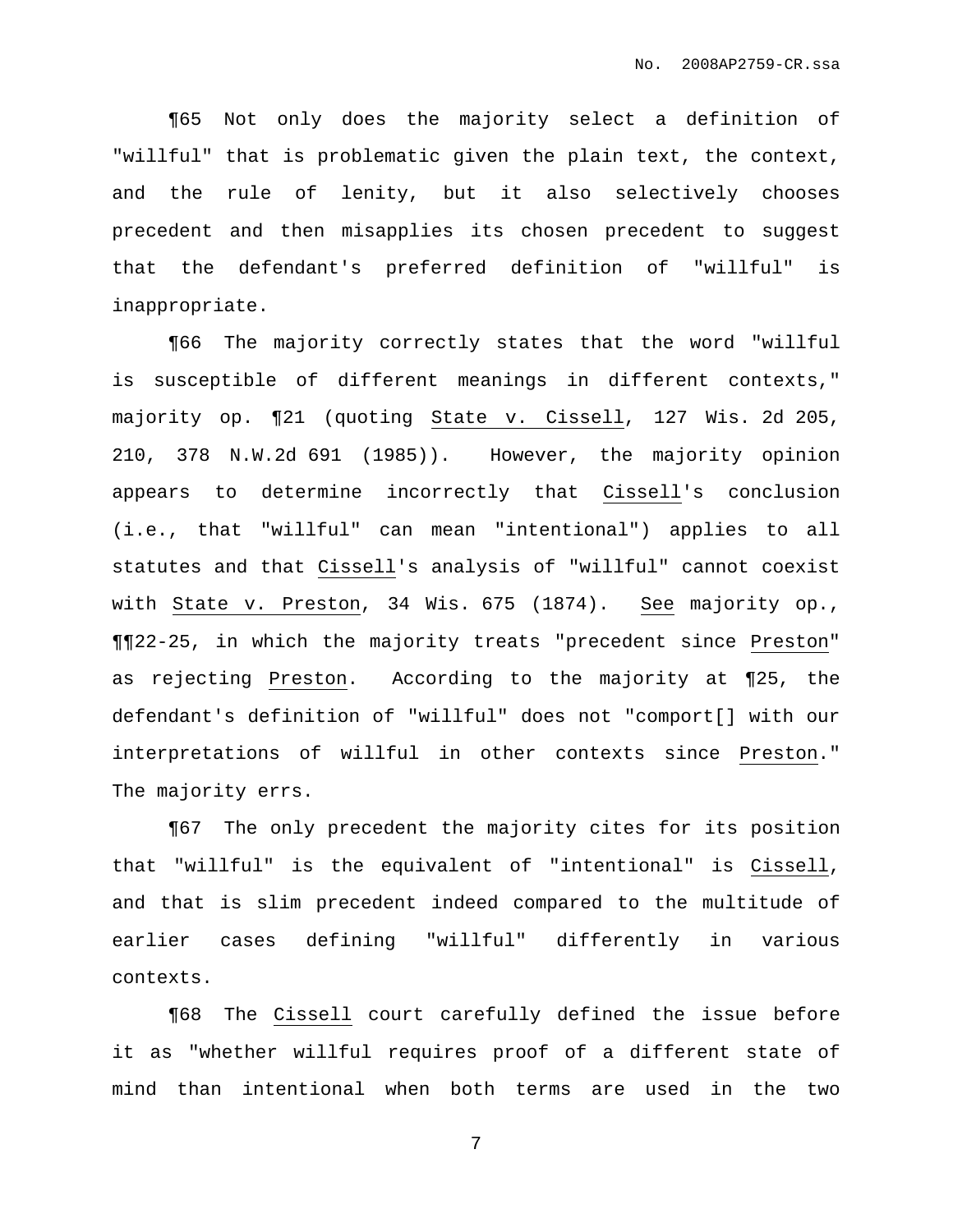criminal statutes under consideration." Cissell, 127 Wis. 2d at 211. The Cissell court then answered the question with regard to these statutes, stating that although one statute used the word "willfully" and the other "intentionally," the two words in the two statutes (both governing neglecting or failing to support a child) carried the same meaning.

¶69 In contrast to Cissell, the statute at issue in the present case does not use both "willful" and "intentional" as the statutes in the Cissell case did. The application of Cissell to the present case is questionable.

¶70 Further, it is inexplicable how the majority leaps from Cissell's determination that "willful" can mean "intentional" in one statutory context to a conclusion that the defendant's definition of "willful" is incorrect in the context of Wis. Stat. § 346.04(3).

¶71 Cissell is not, as the majority opinion would have you believe, the seminal case on the definition of "willful."

¶72 Cissell is a sound case. It seems sensible that in certain contexts "willful" means "intentional."<sup>14</sup> "Willful" may, however, also mean something other than "intentional," as the Preston court explained long ago. In 1983, the court reaffirmed

 $14$  The legislature has shown, however, that it knows the difference between "willful" and "intentional." See Legislative Council Note to § 11, ch. 257, Laws of 1979 (stating that the revision of the contempt of court statute removed the words "'wilful and intentional' in the definition [of contempt and substituted] . . . the word 'intentional' . . . because the council believe[d] that although conduct must be intentional to constitute contempt, the higher standard of 'wilful' is inappropriate" (emphasis added)).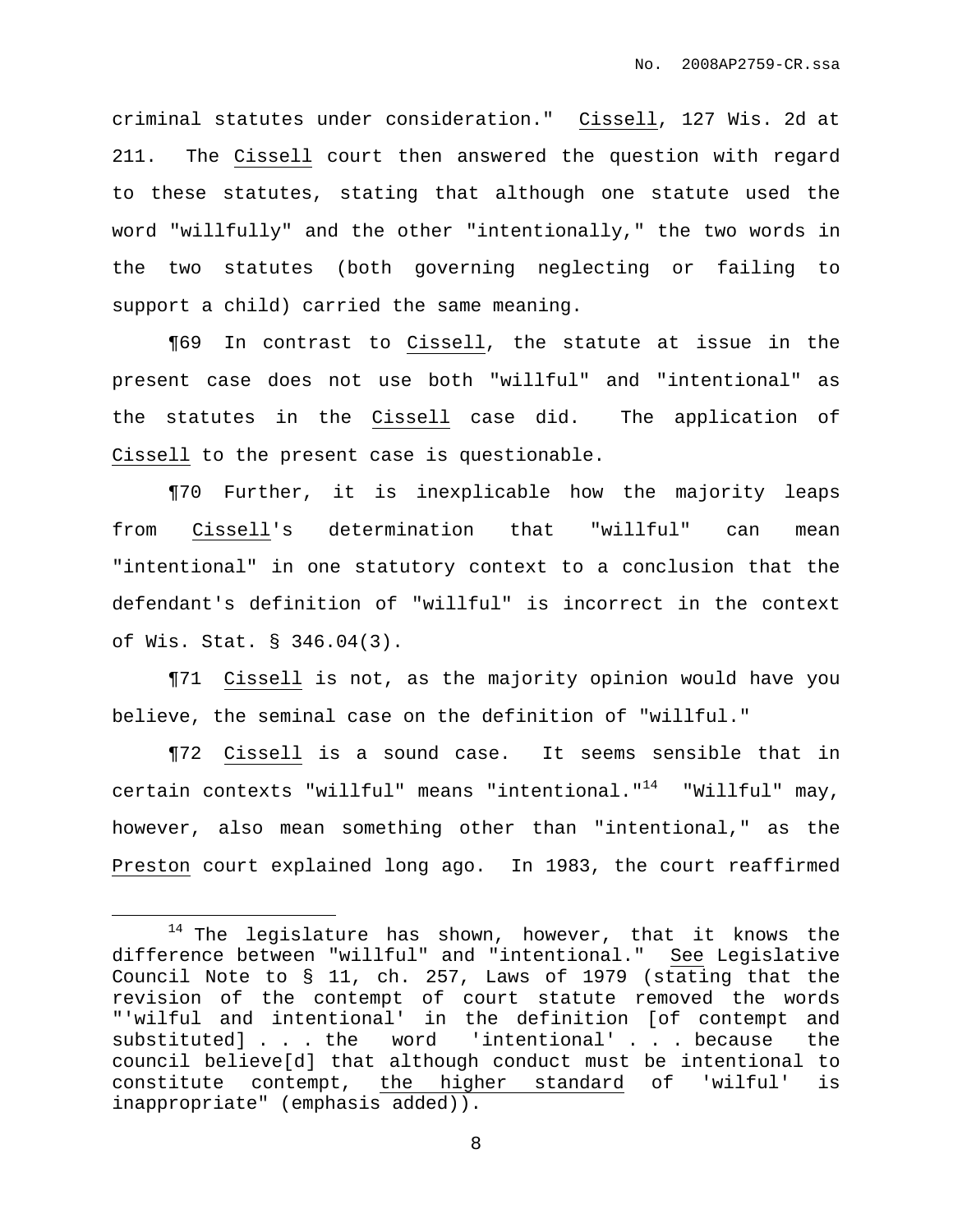Preston, declaring that "Preston makes clear that there is no one and certain meaning that can be ascribed to 'wilful' which will in all cases convey its meaning."<sup>15</sup>

¶73 Wisconsin case law demonstrates that the majority opinion, ¶25, misstates our precedent when it claims that the defendant's interpretation of willful does not "comport[] with our interpretations of willful in other contexts since Preston."

¶74 Diverse authorities support the notion that the word "willful" has different meanings in different contexts, just as the Cissell and Preston courts declared. "Willful" may require an "evil" intent.<sup>16</sup> "Willful" may mean an intent to do a wrongful act. $^{17}$  "Willful" may also mean, as the defendant urges,

# <sup>15</sup> DOT, 111 Wis. 2d at 87.

<sup>16</sup> See, e.g., Bicknese v. Sutula, 2003 WI 31, ¶19, 260 Wis. 2d 713, 660 N.W.2d 289 (holding that an exception to sovereign immunity that refers to "malicious and willful conduct . . . should only apply to ill-intentioned acts, as opposed to all 'intentional' actions"); Brown v. State, 137 Wis. 543, 549, 119 N.W. 338, 340 (1909) (holding that "willfully," "when used to describe acts which shall be punished criminally . . . includes, in addition to mere purpose to do the act, a purpose to do wrong . . . involv[ing] evil intent or legal malice, according to the great weight of authority"); see also 15 Wis. Op. Att'y Gen. 239 (1926) ("'Wilful' includes, in addition to mere purpose to do [the] act, purpose to do wrong, and involves evil intent or legal malice.").

<sup>17</sup> See, e.g., Century Shopping Ctr. Fund I v. Crivello, 156 Wis. 2d 227, 238, 456 N.W.2d 858 (Ct. App. 1990) (holding that one who acts willfully "acts volitionally and with intent to accomplish the unlawful result").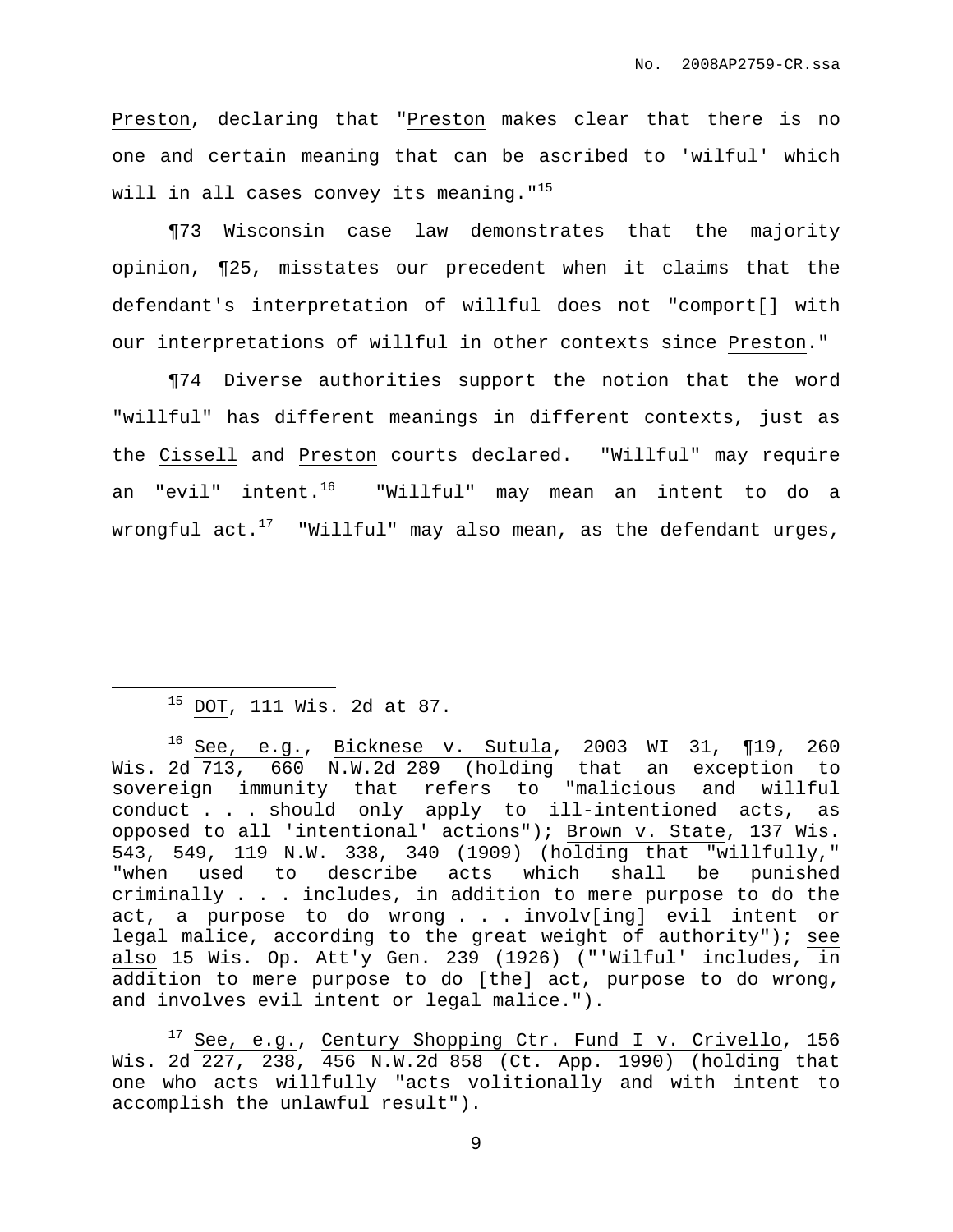the purpose to do a wrongful act without just cause or without a justifiable excuse.<sup>18</sup> I conclude this latter meaning of "willful" is used in Wis. Stat. § 346.04(3).

¶75 This meaning comports with the statutory history and statutory purpose of Wis. Stat. § 346.04 as a whole. The majority opinion zeroes in on protecting the public from unsafe driving and fostering cooperation with law enforcement and argues that its reading of "willful" will further these goals. But by solely emphasizing this purpose to define "willful," the majority ignores the text and context of the statute and the legislature's creation of a three-tiered structure of fleeing offenses.

¶76 The statutory history supports my interpretation of the word "willful." Wisconsin § 346.04(1), enacted in 1957 Laws

See also Black's Law Dictionary 1737 (9th ed. 2009) (noting that it has been said repeatedly that willful means only intentionally or purposely, but that "it has been stated with equal repetition and insistence that the requirement added by such a word is not satisfied unless there is a bad purpose or evil intent").

<sup>18</sup> See First Bank Se., N.A. v. Bentkowski, 138 Wis. 2d 283, 290 & n.2, 405 N.W.2d 764 (1987) (recognizing that "[a]n intentional act is not necessarily a wilful one" and that courts have held that willful "connotes the intentional doing of a harmful or unreasonable act without just cause or excuse").

The United States Supreme Court has adopted a similar definition of "willful" on at least one occasion. See Ratzlaf v. United States, 510 U.S. 135, 137 (1994) ("To establish that a defendant "willfully violat[ed]" [a] law, the Government must prove that the defendant acted with knowledge that his conduct was unlawful." (emphasis added)). A later statutory revision eliminated the requirement of willful violation. See United States v. Zehrbach, 47 F.3d 1252, 1261 (3d Cir. 1995).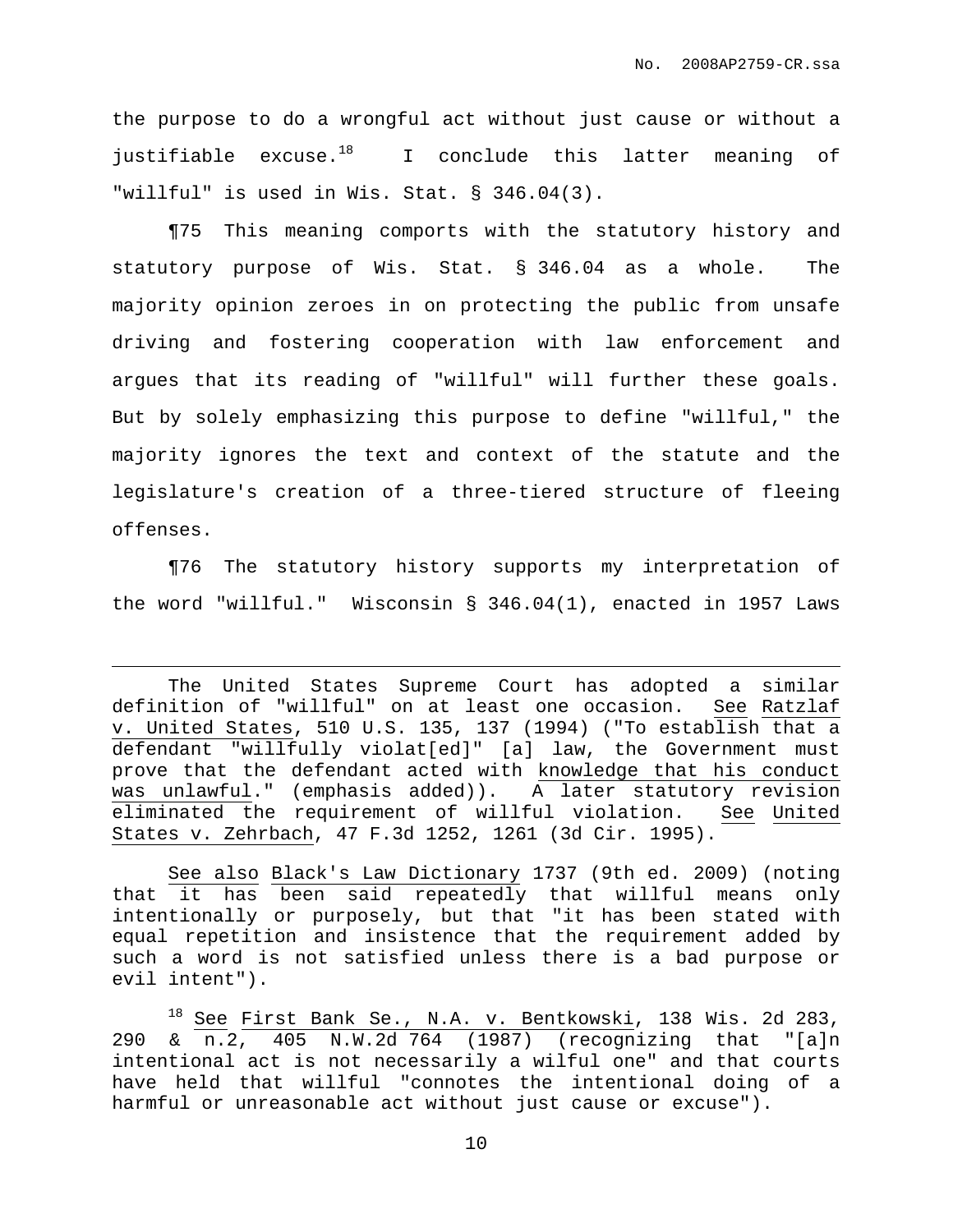of Wisconsin ch. 260, § 1, set forth a non-criminal forfeiture for the failure to obey "any lawful order, signal or direction from a traffic officer."

¶77 Section 346.04(3), a misdemeanor statute, was first enacted in 1965. See 1965 Laws of Wisconsin ch. 187, §§ 2, 3. This law provided as follows:

346.04(3) No operator of a vehicle, after having received a visual or audible signal from a traffic officer, or marked police vehicle, shall knowingly flee or attempt to elude any traffic officer by wilful or wanton disregard of such signal so as to interfere with or endanger the operation of the police vehicle, or the traffic officer or other vehicles or pedestrians, nor shall he increase the speed of his vehicle or extinguish the lights of his vehicle in an attempt to elude or flee.

¶78 In 1994, the Legislature increased the penalty for a violation of Wis. Stat. § 346.04(3) from a misdemeanor to a felony. 1993 Laws of Wisconsin, ch. 189, § 1. This change in penalty was explained by the Wisconsin Criminal Penalties Study Committee Final Report, Part II.D.4.d., at 57 (Aug. 31, 1999), as follows:

Until 1994 an act of fleeing that did not result in injury or property damage was a misdemeanor offense. In that year the misdemeanor was elevated to a 2-year felony. Doubtless this occurred because some fleeing episodes, though not resulting in injury or property damage, nonetheless pose great threats to the safety of officers and others and thus deserve felony treatment.

¶79 Changing Wis. Stat. § 346.04(3) to a felony left a gap between the civil forfeiture and the felony. The Criminal Penalties Study Committee recommended the gap be filled, observing that "[s]ome episodes are short, don't involve high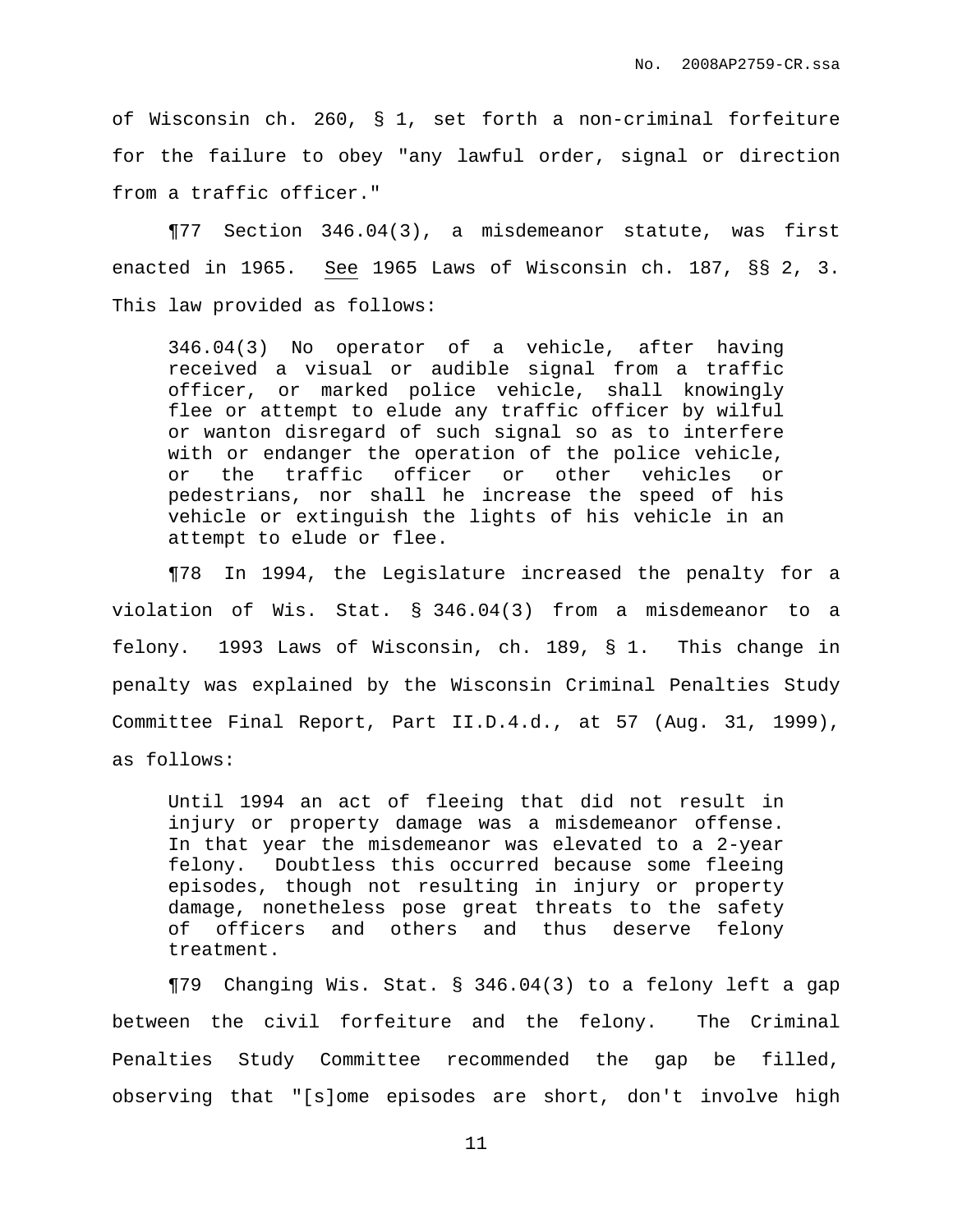speed, do not seriously compromise public safety." The Criminal Studies Committee concluded that "a misdemeanor fleeing offense should be incorporated into the fleeing statute for use in those cases when the defendant's behavior is appropriately addressed with a conviction other than at the felony level." $^{19}$ 

¶80 The misdemeanor statute, § 346.04(2t), was created in 2001 Wis. Act 109, §§ 443, 445, to read as follows:

346.04(2t) No operator of a vehicle, after having received a visible or audible signal to stop his or her vehicle from a traffic officer or marked police vehicle, shall knowingly resist the traffic officer by failing to stop his or her vehicle as promptly as safety reasonably permits.

¶81 This three-tiered penalty structure——civil forfeiture, misdemeanor, and felony——shows that the legislature's purpose was not only to protect the public and foster cooperation with law enforcement, but also to achieve those goals while carefully distinguishing between varying degrees of culpability among offenders. The legislature intended to reserve felony charges for the most culpable offenders, that is, for those who flee by willful or wanton disregard of a signal from an officer, and reading "willful" to require more than intentionality serves the purpose of graduated penalty for increasingly serious offenses. My interpretation of "willful" supports the importance of protecting the public and fostering cooperation with law enforcement without ignoring the statutory history and the

<sup>19</sup> See State of Wisconsin Criminal Penalties Study Committee Final Report at 57 (Aug. 31, 1999).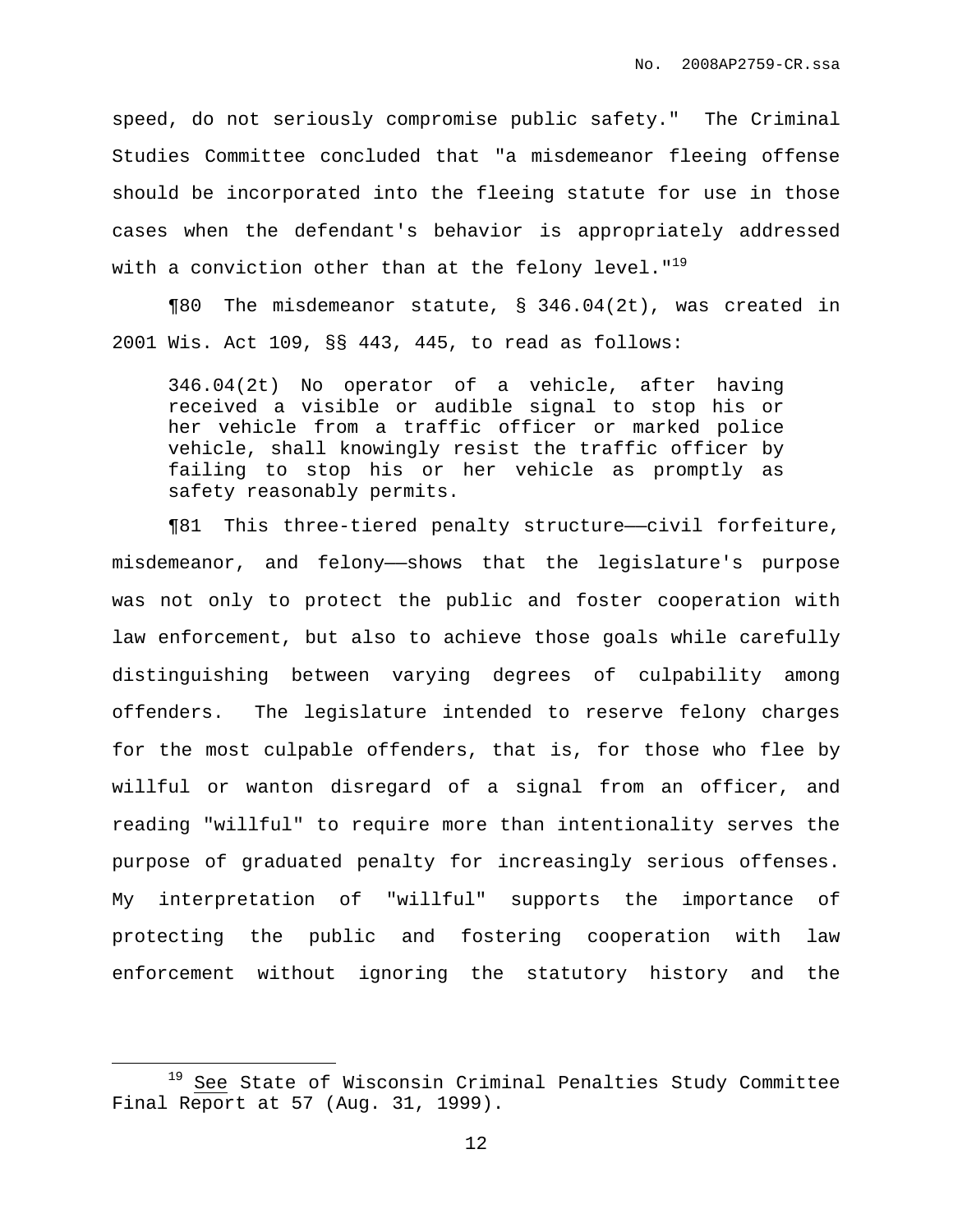legislature's creation of a three tiered structure of fleeing offenses.

¶82 The defendant did not have the opportunity to convince the jury that he subjectively, honestly believed that he had just cause to disregard the officer's signal, even though the just cause was not objectively reasonable to support a finding of self-defense. The majority thinks that all that the statute required was that the defendant had the opportunity to convince the jury that self-defense was objectively reasonable. I disagree.

¶83 The majority opinion fails to comprehend the difference between self-defense which has both a subjective and an objective component $^{\mathrm{20}}$  and the element of "willful" in the statute that has only a subjective component. See majority op. ¶29, n.7.

¶84 The error here is that the jury was not given an opportunity to consider the evidence using the proper legal standards. In this context, the error prevented the real controversy from being fully tried. I would therefore reverse the conviction and order a new trial.

#### II

¶85 The majority omits almost entirely the defendant's version of the events in an effort to portray the defendant as bizarre, frightening, and irrational, and the law enforcement officer as cool-headed. I set forth details, including those from the defendant's side of the story, in order to provide a

 $20$  See Wis JI—Criminal 800 (2001).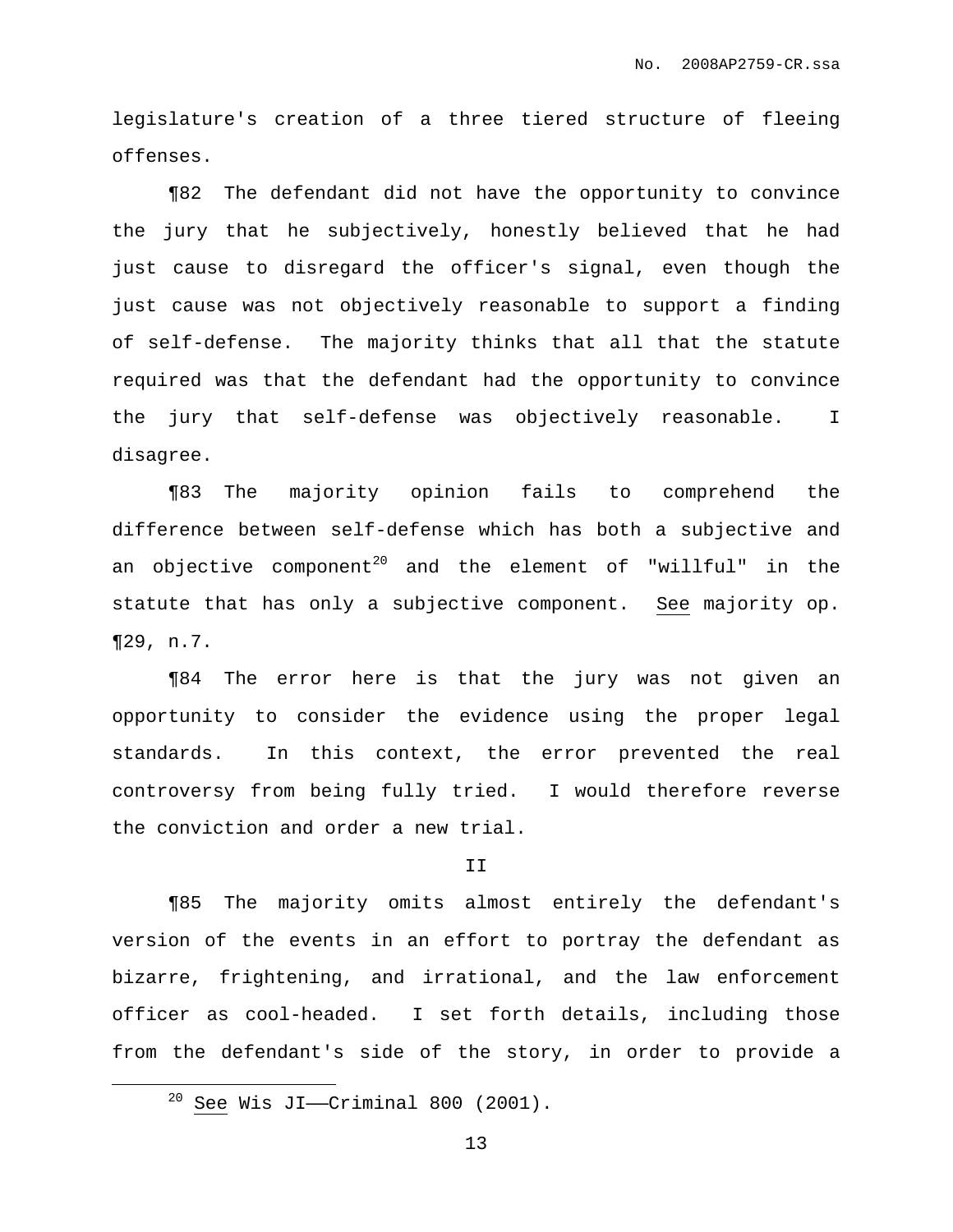more complete narrative of what the jury heard. $^{21}$  Additionally, I highlight a few differences in the testimony of key witnesses, which undermine to some extent the majority's claim that the testimony of the State's key witnesses, Deputy Sheriff Eric Klinkhammer and Randi Derby, "largely corresponds." See majority op., ¶3 n.4.

¶86 There were three witnesses to begin with—-the defendant, Deputy Eric Klinkhammer, a law enforcement officer, and Randi Derby, an intern ride-along. As the majority notes, Klinkhammer did not initiate the traffic stop by activating his lights. Rather, he pulled next to the defendant's vehicle and motioned with his hand for the defendant to pull over. The defendant testified that Klinkhammer drove beside him for about three minutes before "forcefully" gesturing for him to pull over, which he did immediately. Klinkhammer testified that he activated his lights as he pulled behind the defendant and the defendant began to pull over. The defendant, however, testified that he was stopped only by the deputy's hand motion.

¶87 After both vehicles came to a complete stop, the defendant exited his vehicle with his driver's license in hand. Klinkhammer indicated that he used a PA microphone to tell the defendant three times to get back in his car, to no avail. Derby's initial statement did not refer to use of a PA system. At trial, however, she testified that Klinkhammer used the PA and that perhaps the defendant did not hear the PA because of

 $21$  Some of the narrative is taken verbatim from the defendant's opening brief to this court.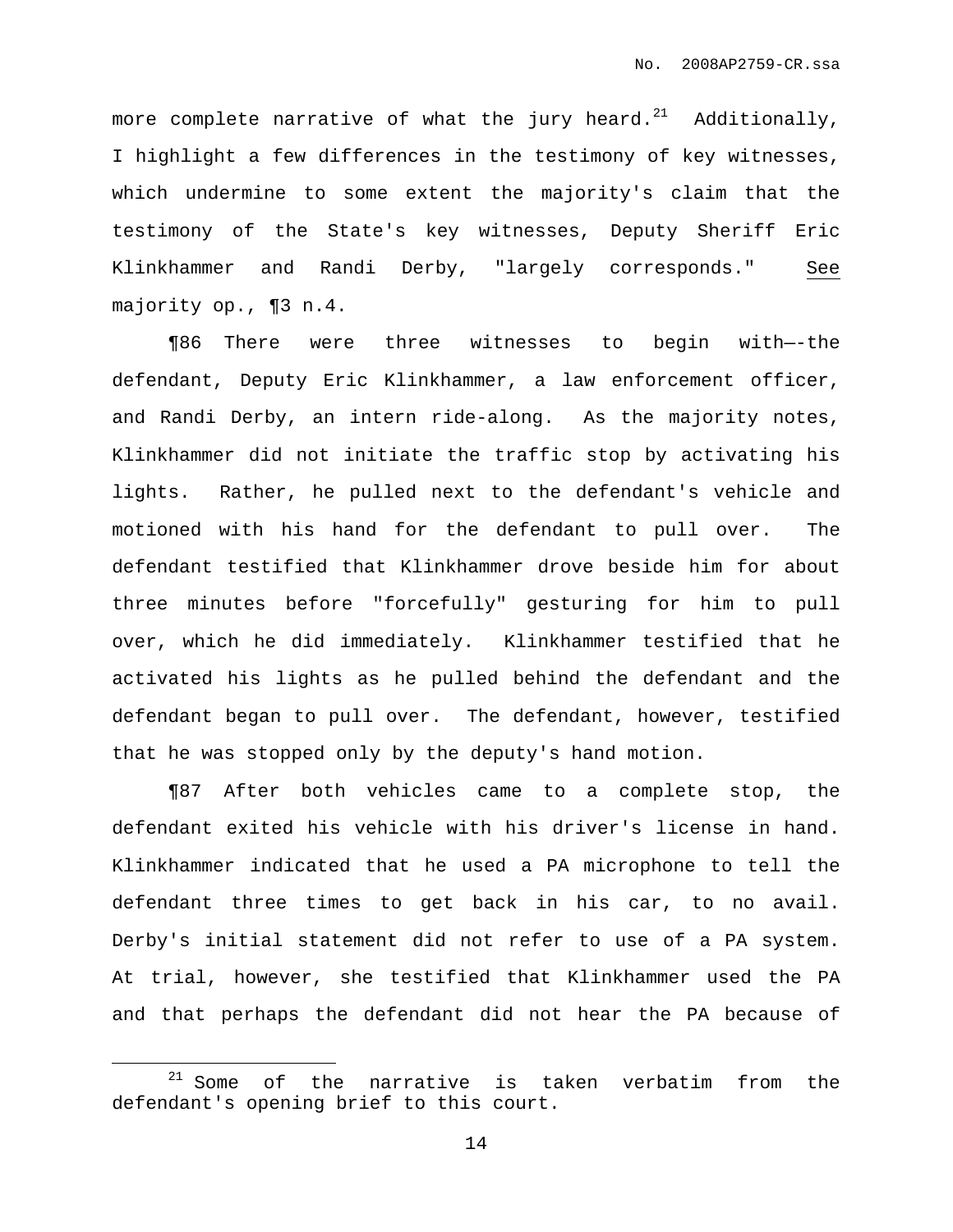the traffic. The defendant testified that Klinkhammer did not use a PA system.

¶88 All agreed that Klinkhammer then exited the squad car and approached the defendant, telling him to get back into his car. The defendant testified that it was Klinkhammer who was immediately "screaming at the top of his lungs. . . . 'Get back in the car,' really loudly and very frighteningly." The defendant said he was just trying to give Klinkhammer his license and the deputy started "screaming bloody murder." Klinkhammer extended his baton. The defendant said that the situation was disorienting and confusing. He thought it was unusual that he was stopped with a hand motion and not lights.

¶89 Derby testified that although she could not hear anything, Klinkhammer was gesturing "get back in your car" and the defendant appeared angry and seemed to be saying "just take [my] driver's license." She did not describe the defendant as acting bizarrely.

¶90 The defendant stated that he did not believe he looked like a threat. He had his driver's license in his hand, both hands in plain view and was dressed professionally. The defendant testified that he could not remember how many times he was told to get into his vehicle but that as soon as he realized that the deputy would not take his license and was angry, he got back in his car.

¶91 Derby testified that while Klinkhammer was walking back to the squad car with the license, the defendant exited his vehicle a second time. Klinkhammer originally testified to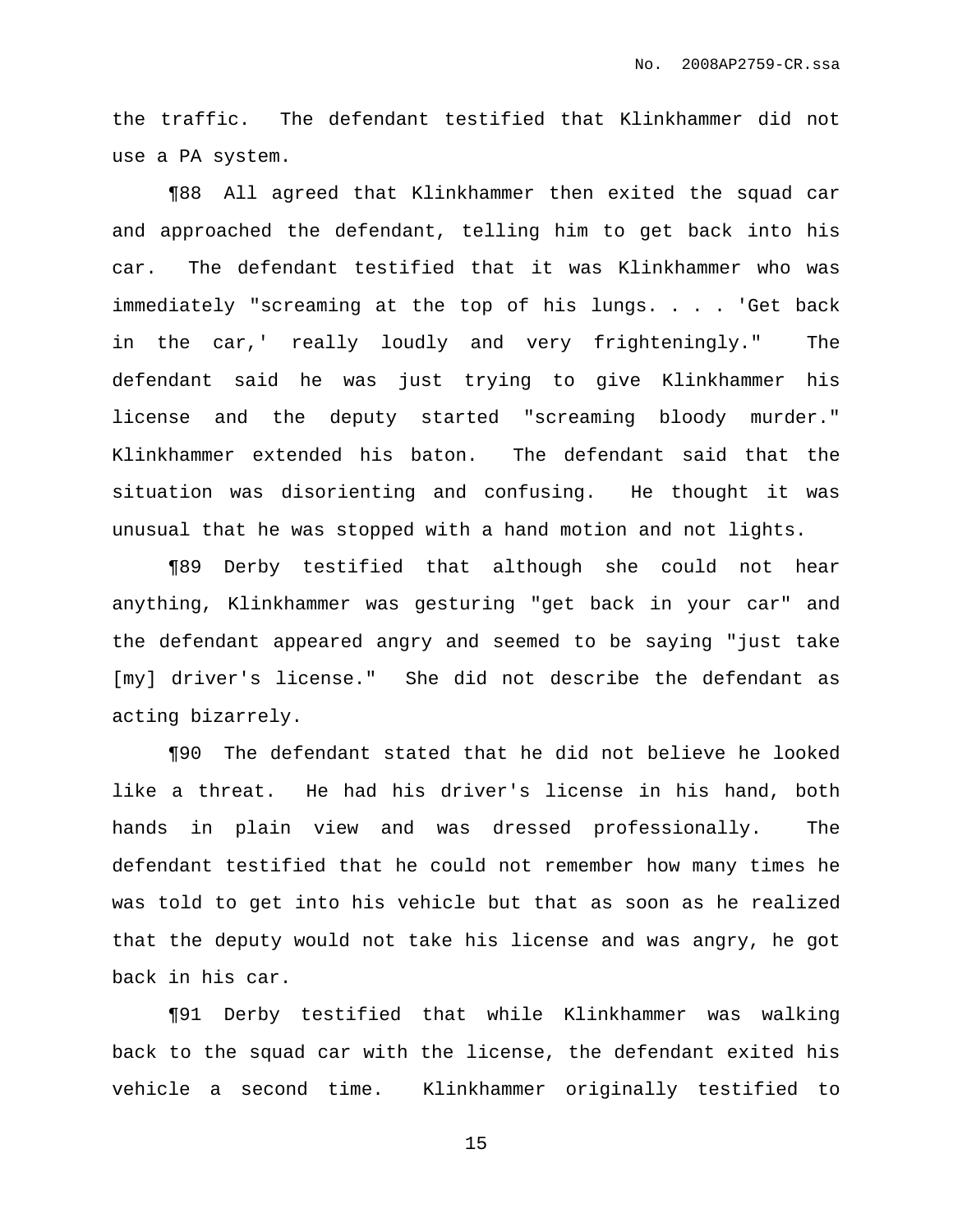these same facts. Later, however, he admitted that it was not until he had entered his squad car and had begun writing the ticket that the defendant exited his vehicle the second time.

¶92 The defendant testified that while he wished he had not, he did exit a second time to ask why he was pulled over and other basic questions. The deputy then immediately started screaming again at the top of his lungs, "Get back in the car." The defendant said they did have a brief conversation in which Klinkhammer claimed the defendant had been speeding, although the defendant believed he had been driving only a little over 65 and slower than several cars that had passed him. Klinkhammer again displayed the baton and the defendant started back to his car. The defendant testified that Klinkhammer did not at that point tell him he was under arrest.

¶93 All agreed that as the defendant approached his car, Klinkhammer pursued him and grabbed the defendant's shoulder. The defendant's shirt was ripped as he attempted to get in his car and Klinkhammer grabbed him.

¶94 The defendant further testified that as he was following the deputy's direction to return to his car, Klinkhammer grabbed him and struck him in the back of the head with the baton.

¶95 Once in his car, the defendant testified that he was really frightened and immediately called 911. He testified that he carefully drove away and began asking the 911 operator for directions to the nearest police station because he wanted to turn himself in to someone other than Klinkhammer, whom the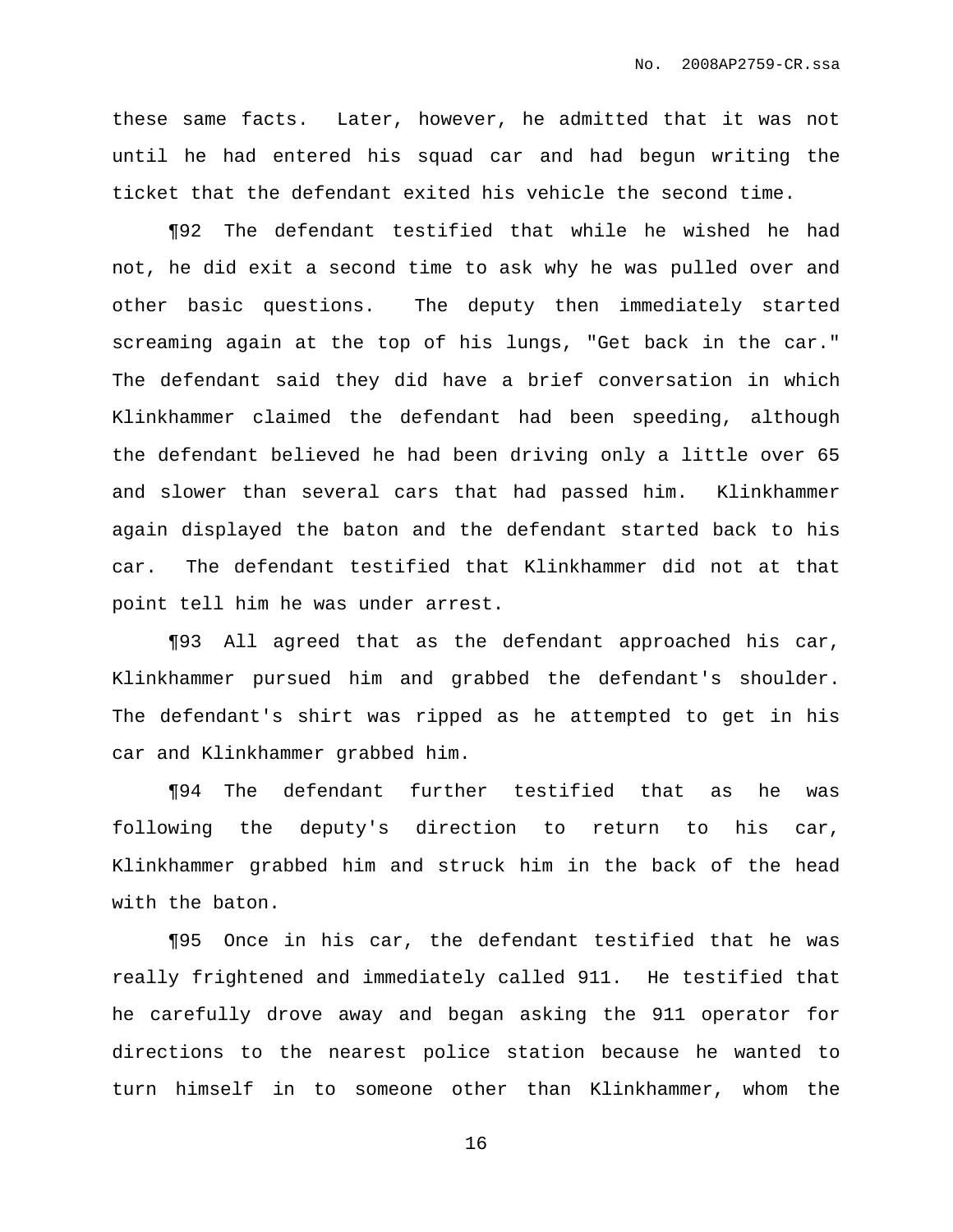defendant believed was a threat to his physical safety. The 911 operator urged the defendant to pull over and told him that he was creating a dangerous situation. Eventually the 911 operator started directing the defendant to a police station.

¶96 There are conflicting statements regarding the defendant's driving after exiting I-94. Klinkhammer testified for the first time on redirect that the defendant endangered a vehicle as he exited the interstate at Highway 50. Derby testified that the defendant "drove his vehicle between two vehicles trying to maneuver through traffic" at the end of the off ramp. In contrast, Klinkhammer observed no such maneuvers at the end of the ramp.

¶97 Derby testified that the defendant would have struck a second squad car parked at the bottom of the off ramp if the defendant had not stopped, but he did and then went around it. On cross-examination, Derby admitted that her initial written statement noted that the defendant stopped at the bottom of the off ramp for 'a minute, then drove around the squad car.' Both Klinkhammer and the defendant also testified that the defendant stopped at the bottom of the ramp.

¶98 Deputy Sturino, who drove a second squad car, then testified that the next intersection was so clogged with traffic that the defendant had to stop. However, he also claimed that he stopped the defendant short of the intersection by pulling his squad in front of the defendant's vehicle. Conversely, Klinkhammer and the defendant testified that the defendant was the first person in line at the next stoplight.